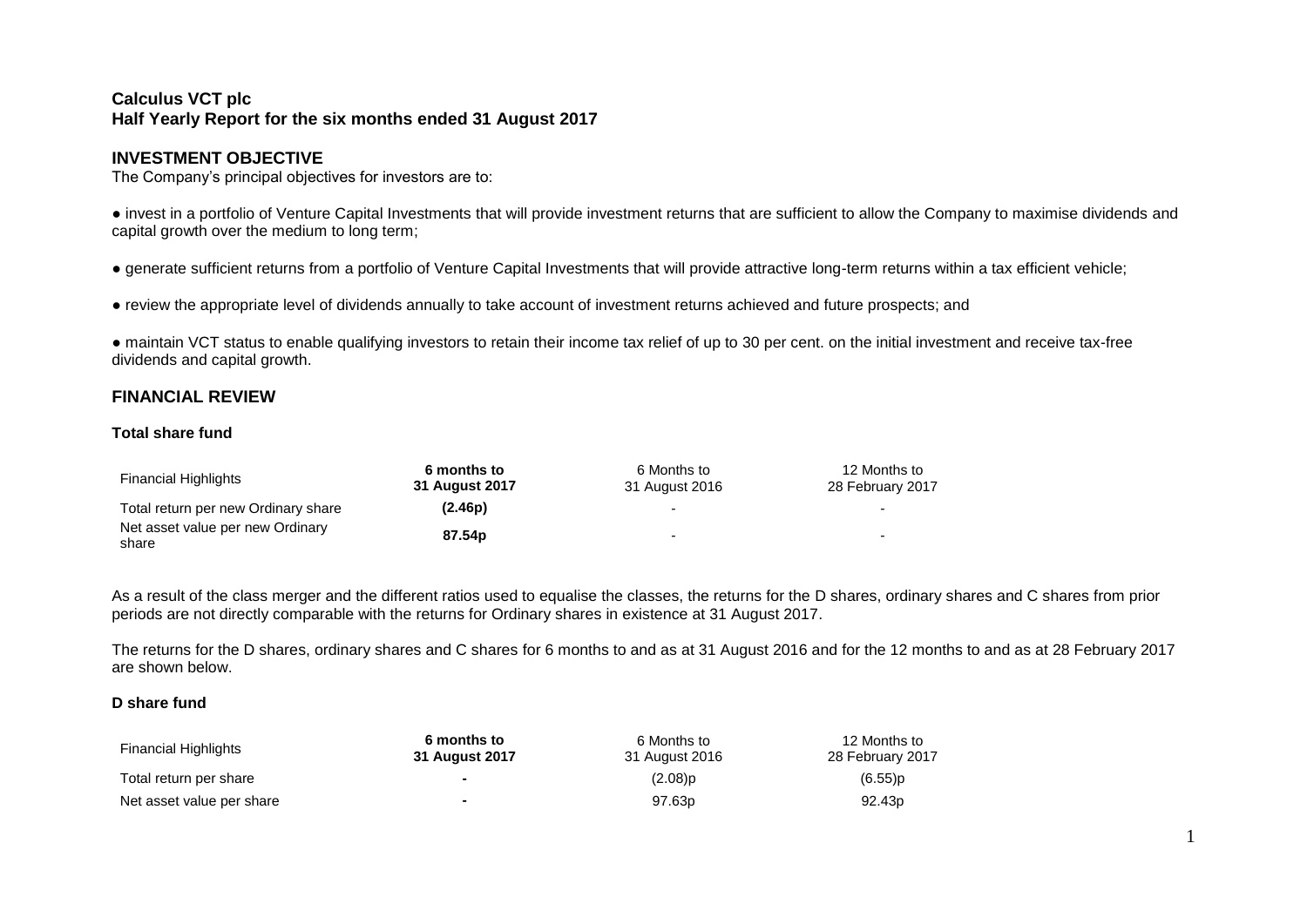# **C share fund**

| <b>Financial Highlights</b>  | 6 months to<br><b>31 August 2017</b> | 6 Months to<br>31 August 2016 | 12 Months to<br>28 February 2017 |
|------------------------------|--------------------------------------|-------------------------------|----------------------------------|
| Total return per share       | ۰                                    | 2.39 <sub>p</sub>             | 0.85p                            |
| Net asset value per share    |                                      | 75.16p                        | 26.02p                           |
| Original ordinary share fund |                                      |                               |                                  |
| <b>Financial Highlights</b>  | 6 months to<br><b>31 August 2017</b> | 6 Months to<br>31 August 2016 | 12 Months to<br>28 February 2017 |
| Total return per share       | ۰                                    | (2.98p)                       | (3.72p)                          |
| Net asset value per share    |                                      | 28.38p                        | 20.63p                           |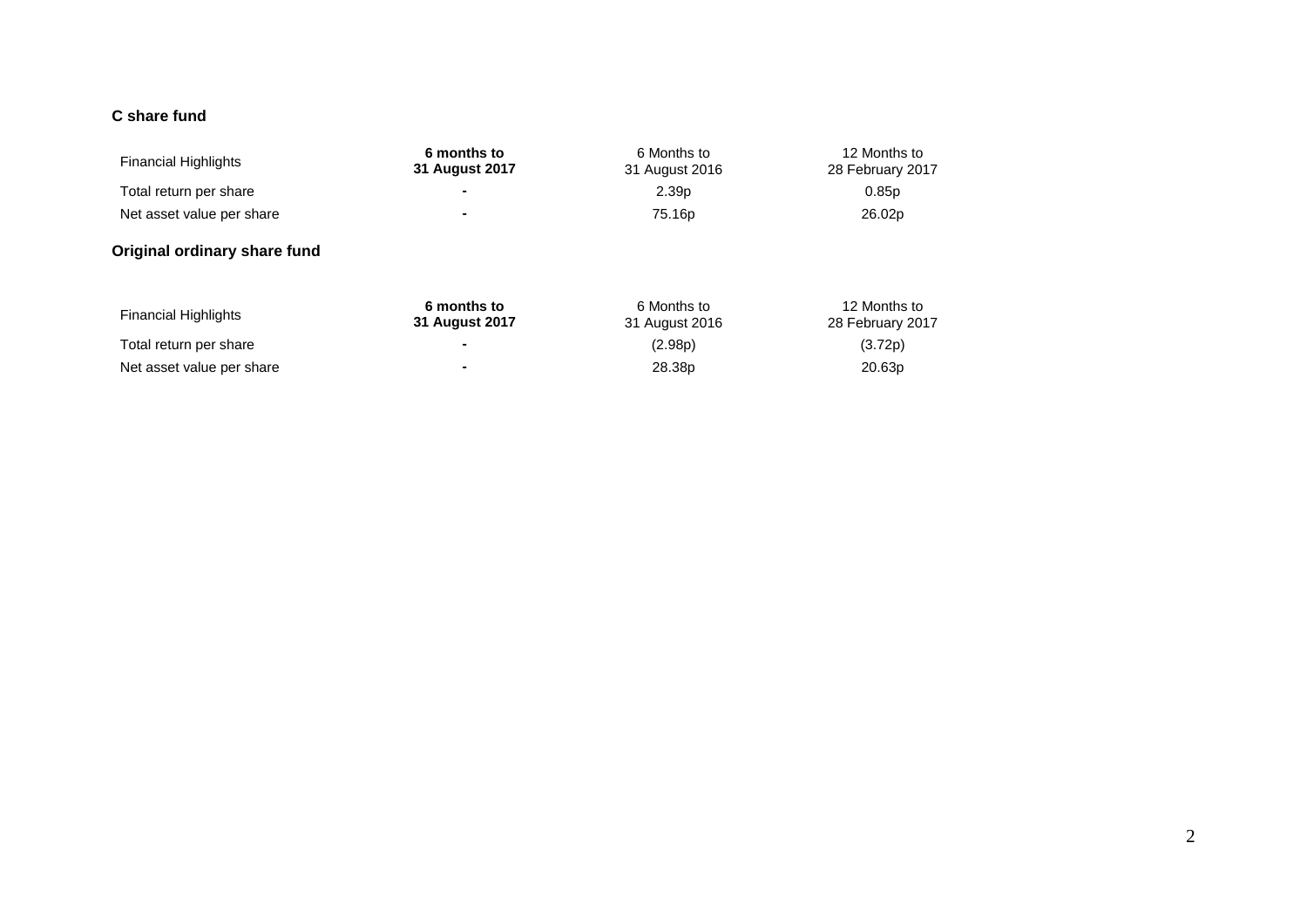# **CHAIRMAN'S UPDATE**

I am pleased to present your Company's results for the 6 months to 31 August 2017.

### **Performance summary**

On 1 August 2017 the ordinary and C share classes and D classes were merged using a ratio of 0.1442 D share for every ordinary share held and 0.2435 D share for every C share held. All shares were named Ordinary shares. Following the merger of the share classes, the net asset value per Ordinary share at 31 August 2017 was 87.54 pence. This figure is after making a provision for the dividend of 4.25 pence per share mentioned below which was paid to eligible Ordinary shareholders on 1 September 2017. The closest comparative figure to the NAV of the Ordinary shares is the NAV of the D shares, which was 92.43 pence per share as at 28 February 2017. As a result of the different ratios used to equalise the share classes in the merger, the net asset values per share for the original ordinary shares and C shares are not comparable.

During the period, three investments were made on behalf of the qualifying portfolio. These include a £70,000 investment in back office administration services provider, Quai Administration Services Limited. In June 2017, £150,000 was invested in chip set designer for high bandwidth communication system providers, Blu Wireless Technology Limited and in August 2017, £150,000 was invested in the subscription e-commerce business, Cornerstone Brands Limited. Further details on these investments can be found in the Investment Manager's Report below.

# **Dividends**

In the period to 31 August 2017, a further 7 pence per original ordinary share and 3 pence per C share were paid to shareholders bringing cumulative dividends paid out to 84.05 pence per original ordinary share and 73.1 pence per C share.

A dividend was paid on the newly merged share class on 1 September 2017 of 4.25 pence per eligible Ordinary share.

# **Acquisition of the assets and liabilities of Neptune-Calculus Income and Growth VCT plc**

At the general meeting on 31 August 2017 all proposed resolutions set out in the Circular dated 4 August 2017, including the resolution to approve the acquisition of the assets and liabilities of Neptune Calculus Income and Growth VCT plc ("Neptune") and to authorise the issue of new shares in the Company to the shareholders of Neptune, were duly passed. The assets were acquired after the period end on 12 September 2017.

# **New director appointed to the board**

Diane Seymour-Williams joined the Board from the board of Neptune on 13 September 2017. Diane's executive career includes 23 years at Morgan Grenfell/Deutsche Asset Management where she became Head of Global Equity Products and 9 years at LGM Investments where she was Global Head of Relationship Management.

Her previous fund directorships include The China Fund (1993-2005), Pakistan Fund (1993-1996), Batavia Fund (1993-1996), and Chairman Greater Korea Trust (1993-1997). She has also served as a director on the Boards of BMO Investments (Ireland) plc (2013 to 2016), BMO Investments II (Ireland) plc (2008 to 2016), Irish domiciled UCITS companies and LG China Fund plc (2009 to 2017) also domiciled in Ireland. For 5 years from 2007, Diane was a non-executive director of Calculus Capital Limited.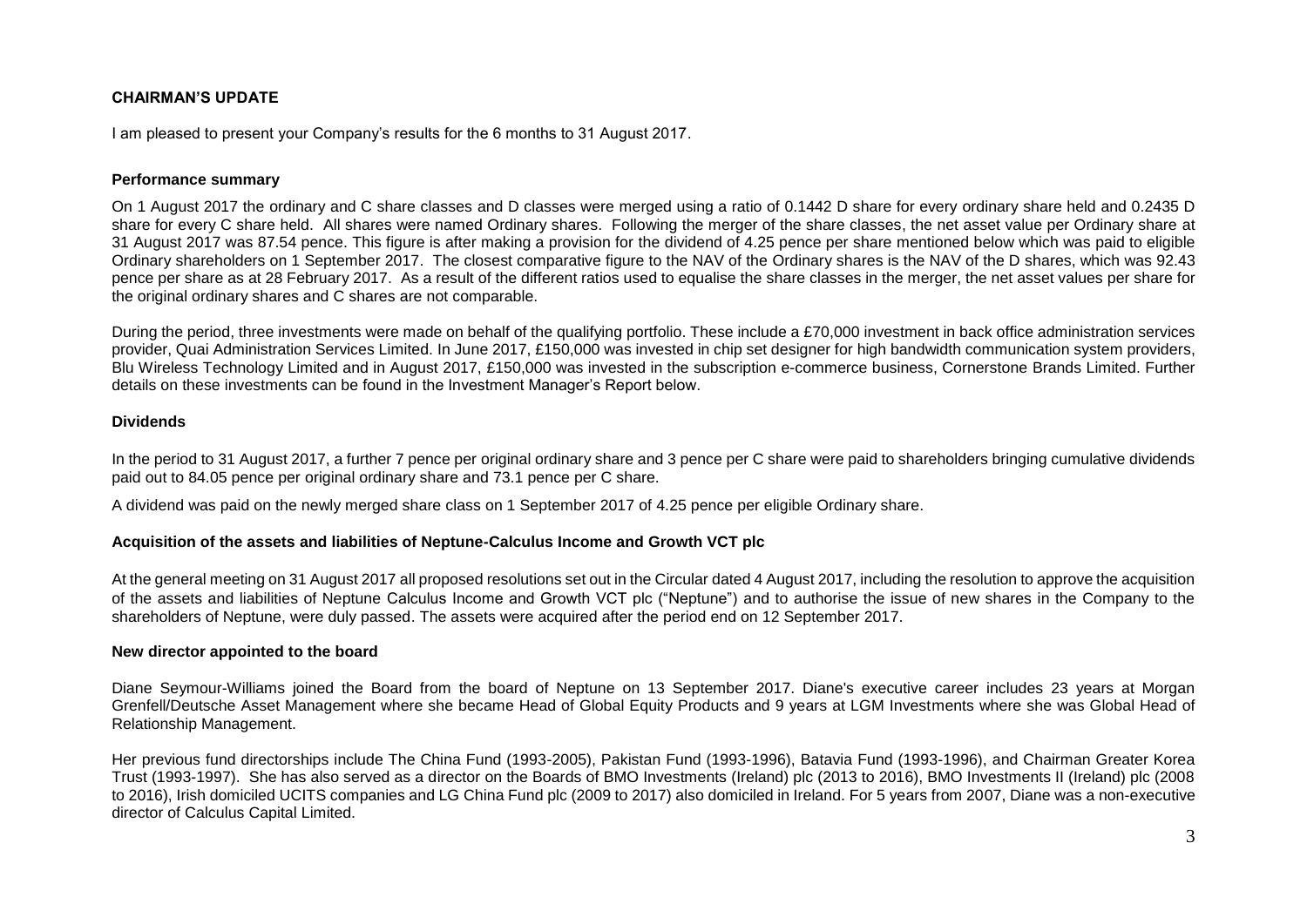Diane is currently a non-executive director of Witan Pacific Investment Trust plc, Brooks Macdonald Group plc, where, in addition, she chairs the Remuneration Committee and Standard Life Private Equity Trust. She also serves on the Newnham College Cambridge Investment Committee.

### **New D share/Ordinary share issue**

The offer for subscription for D Shares that opened on 25 November 2016 reached full subscription on 2 February 2017 and the offer subsequently closed early. Aggregate subscriptions received from the issue of D shares were £7.1 million.

At the general meeting on 31 August 2017 shareholders also approved the launch of a further offer for subscription for Ordinary Shares, with the shares to be issued in the 2017/18 and 2018/19 tax years.

#### **Developments since the period end**

Other than as described above in connection with the acquisition of the assets and liabilities of Neptune, there have been no significant developments since the period end.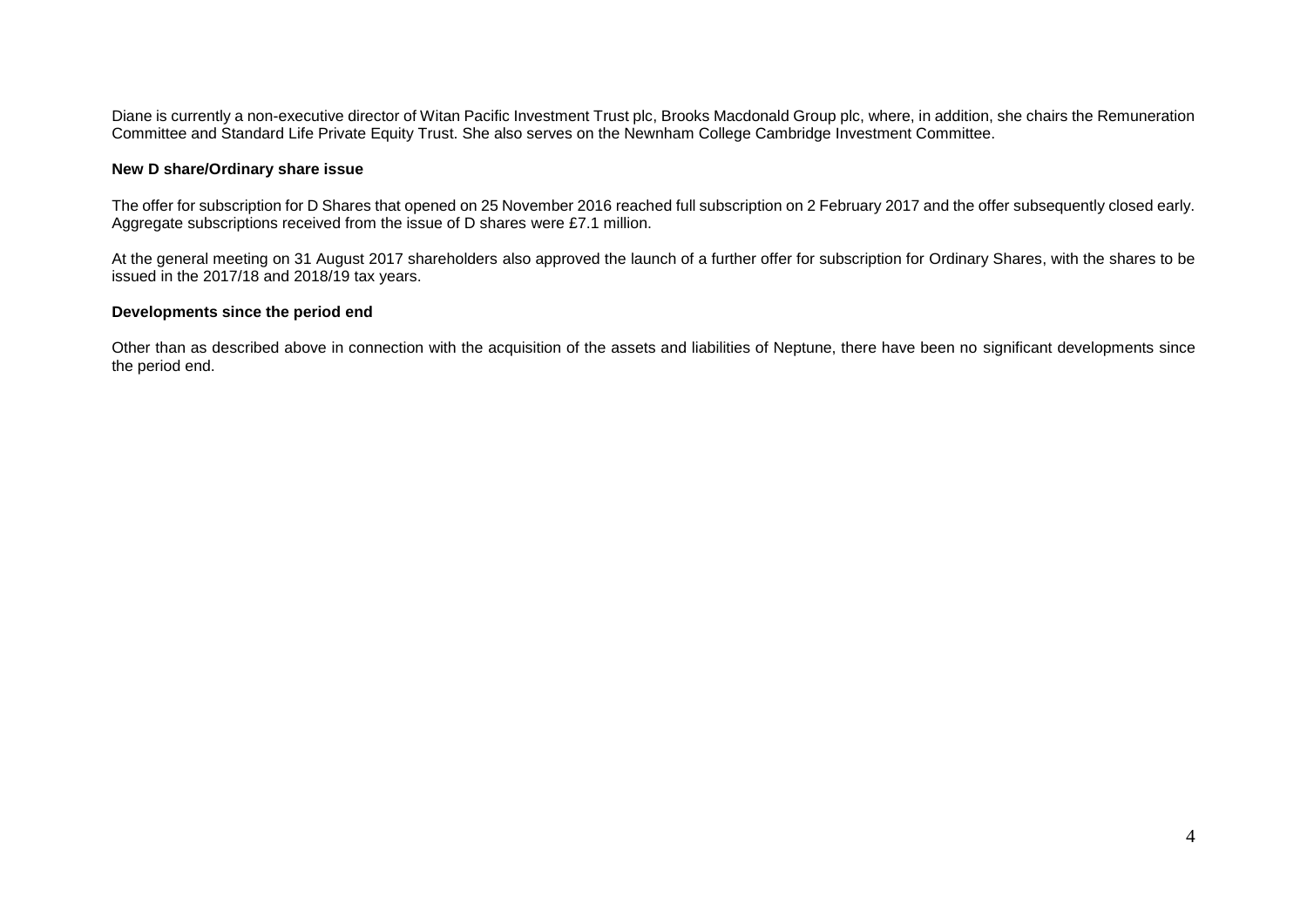# **INTERIM MANAGEMENT REPORT**

#### **Venture Capital Investments**

#### **Portfolio developments**

Calculus Capital Limited manages the Company's portfolio of Qualifying Investments. In general, we prefer investments to be of a sufficient size to enable us to play an influential role in helping the investee companies develop. Investments by the Company may be by way of equity, and also by way of loan stock and/or preference shares which provide income to assist in paying dividends and provide a measure of risk mitigation.

As at 31 August 2017, the portfolio had eighteen Qualifying investments.

An update on the portfolio companies has been provided below:

#### **Air Leisure Group Limited**

Air Leisure Group Limited operates trampoline parks in the UK and Continental Europe, trading under the brand name "XJump" in continental Europe and "Jumptastic" in the United Kingdom. The company's first site in Denmark opened in March 2017. The company is due to open its second site in Denmark in October 2017 and the build has commenced on a third site in the country.

#### **AnTech Limited**

AnTech has developed a new generation of directional drilling tools which transform the manner and efficiency with which oil and gas wells can be drilled with coiled tubing. Their tools are effective for interventions in existing wells to enhance production yield and extend well life, which is attractive in both high and low oil price environments.

#### **Blu Wireless Technology Limited**

Blu Wireless develops semiconductor IP to allow the wireless, high-speed, low latency transfer of data. In June 2017, funds managed by Calculus Capital invested £2.4m in the company, as the cornerstone investor in a £6.6 million institutional and private investment round. This follows on from a strategic investment by ARM Holdings, the Cambridge-based semiconductor and software design company. The company has continued to progress its core product as well as conducting ongoing and advanced negotiations on several license opportunities.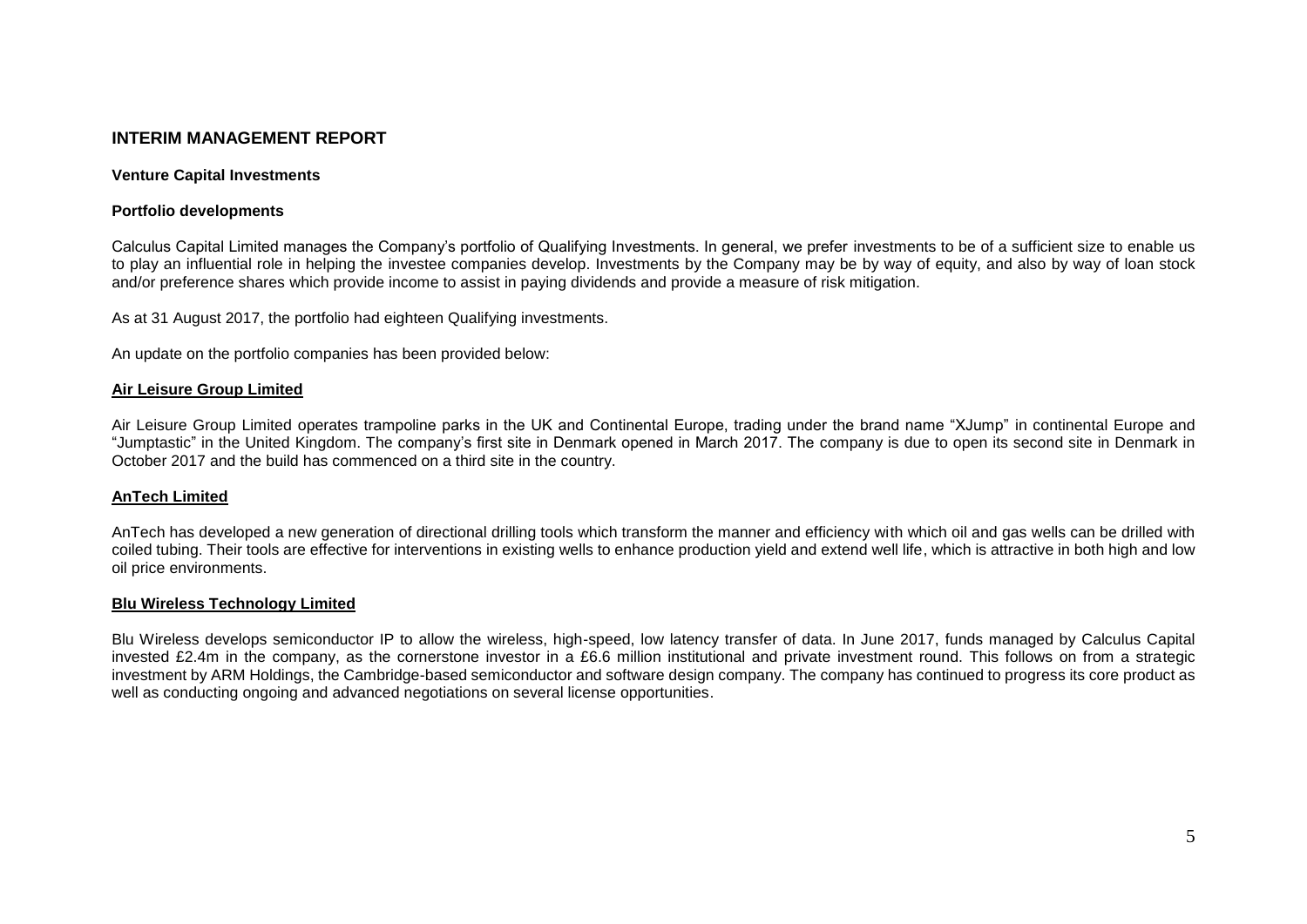#### **Cornerstone Brands Limited**

Cornerstone Brands Limited is an e-commerce men's shaving supplier trading under the brand name Cornerstone. Cornerstone provides quality British skin care products and German engineered razors to 140,000 customers around the UK via an online subscription service powered by a proprietary customer acquisition engine and customer relationship management infrastructure.

Cornerstone won 'Best Razor' in both 2015 and 2016 from Shortlist and AskMen and has twice won the publicly voted 'People's Champion' award at the annual Startups Awards. Calculus Capital led a funding round totalling £3.5m which closed in August 2017. Since the investment, the company has expanded its product range.

### **C4X Discovery Holdings plc**

C4X is an innovative company in the discovery, design and development of small molecule drugs. The company was spun out of the University of Manchester in July 2007. During 2016, the company enhanced its drug discovery engine through acquisitions and continued to broaden its portfolio of proprietary drug programmes. Approximately two-thirds of new drugs originate from smaller biotech companies. C4X Discovery uses dynamic 3D molecular data to select suitable drugs candidates. Its current key candidates address addiction, diabetes, COPD, inflammation and immuno-oncology.

#### **Genedrive plc**

Genedrive is a molecular diagnostics platform for the identification and treatment of infectious diseases, human genotyping, animal health, pathogen identification, and other applications. In January 2017 Genedrive supplied units and assays to the United States Department of Defense (DoD) for field trials as part of its \$7.8m development programme for a handheld device to allow for the detection of biohazards. Development of a handheld biohazard identifier continues. The company has also received CE certification for its HCV ID Kit– the device allows for decentralised testing of Hepatitis C (HCV), providing results within 90 minutes direct from a small plasma sample (25ul). An estimated 143 million people worldwide suffer from Hepatitis C with an estimated 11 million new cases annually and 500,000 deaths. In October 2017, the company announced a distribution agreement with Sysmex Europe for use of the Genedrive HCV ID Kit and Genedrive platform in the EMEA region with an initial focus on Africa.

# **MicroEnergy Generation Services Limited**

Several factors have contributed to MicroEnergy's poor performance of late: the wind resource has been lower than average for three out of the last four quarters (it was 19% below the ten year mean in the October to December 2016 quarter) and there have been continuing inefficiencies due to technical issues with the Chinese manufactured HY5 turbines that make up 23% of the fleet. An adviser has been appointed to prepare the company for sale.

# **Origin Broadband Ltd**

Origin Broadband is a provider of internet and phone services, based in Yorkshire. Since Calculus Capital funds' first investment in Origin in December 2016, the company has been extremely successful in acquiring new residential customers, surpassing their projected numbers by more than 300%. To help meet the exceptional level of demand for the company's products and services, funds managed by Calculus Capital have invested a further £2 million in Origin in July 2017. This new round of funding will provide working capital to support the significant level of customer acquisition.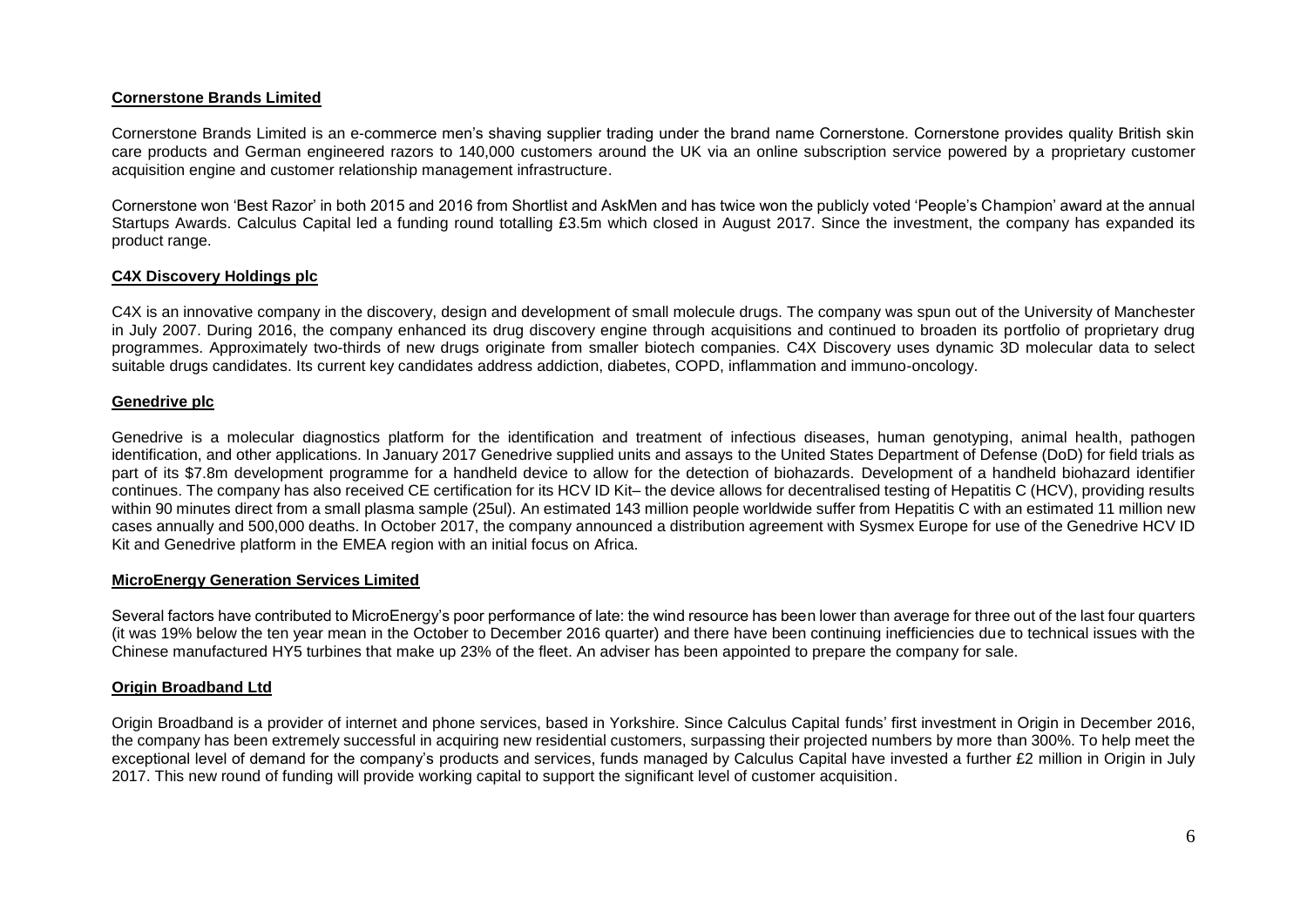#### **Park Street Shipping Limited**

The company purchased a 2010 South Korean built Handysize dry bulk vessel, the Nordic London, in February 2017 for \$8.3m which has been reregistered to the United Kingdom. MV Nordic London is currently on charter with Danish shipping company Clipper. The company continues to trade profitably, benefitting from a recovering dry bulk market. An independent valuation by Clarksons saw the vessel valued at \$10-11m, already a significant increase on our purchase price.

#### **Pico's Limited ("Benito's Hat")**

Benito's Hat is a Mexican-themed fast casual restaurant business with six sites in London. The trading environment remains challenging for the company. Tightening discretionary consumer spending has impacted the restaurant sector. This trend is more pronounced in London. Food, labour and property cost pressures remain a challenge to the business. Notwithstanding these challenges, the company has improved its conversion of sales to profits. The company is due to open a new site within the Westgate Shopping Centre, Oxford towards the end of the financial year.

#### **Quai Administration Services Limited**

Quai provides platform technology combined with back office administration services for the high-volume personal savings industry. Quai's platform administers thousands of individual savings plans at a fraction of the cost incurred by established insurance companies and wealth managers. In October 2016, Punter Southall Aspire ("PSA"), the leading workplace pensions and savings business, selected Quai as the out-sourced investment administrator for its forthcoming Master Trust. At the same time PSA made a strategic investment in Quai, taking a small minority stake. Beyond the developing relationship with PSA, Quai has continued to win new clients.

#### **Scancell Holdings plc**

Scancell is developing two distinct proprietary immunotherapy platforms, ImmunoBody and Moditope, for the treatment of certain hard-to-treat cancers. During 2017, unprecedented survival data in patients with late stage malignant melanoma from treatment with Immunobody's vaccine, SCIB1, provided the basis for the next stage of clinical development. A phase II combination trial of SCIB1 together with Keytruda, a checkpoint inhibitor for late stage melanoma, is on track to commence out of Massachusetts General Hospital in Boston and include Harvard Medical School, MD Anderson, Memorial Sloan Kettering and the Medical Oncology Division at the University of Colorado. In parallel with the development of SCIB1, Scancell is developing a second ImmunoBody therapeutic vaccine, SCIB2, for the treatment of non-small cell lung cancer (NSCLC). Meanwhile, more pre-clinical proof-of-concept studies have enhanced the understanding and positioning of its Moditope platform, which aims to exploit the normal immune response to stressed cells to eradicate tumours. In September, the company presented data on Moditope showing that it had a strong anti-tumour effect in pancreatic, lung, ovarian and sarcoma models. In addition, Scancell has identified a powerful adjuvant that enhances the body's immune response in attacking the cancerous cells that allows up to 100-fold lower dose with the same efficacy. In October 2017, Scancell announced the appointment of experienced biotech industry executive, Dr Cliff Holloway, as Chief Executive Officer in a further strengthening of the executive team.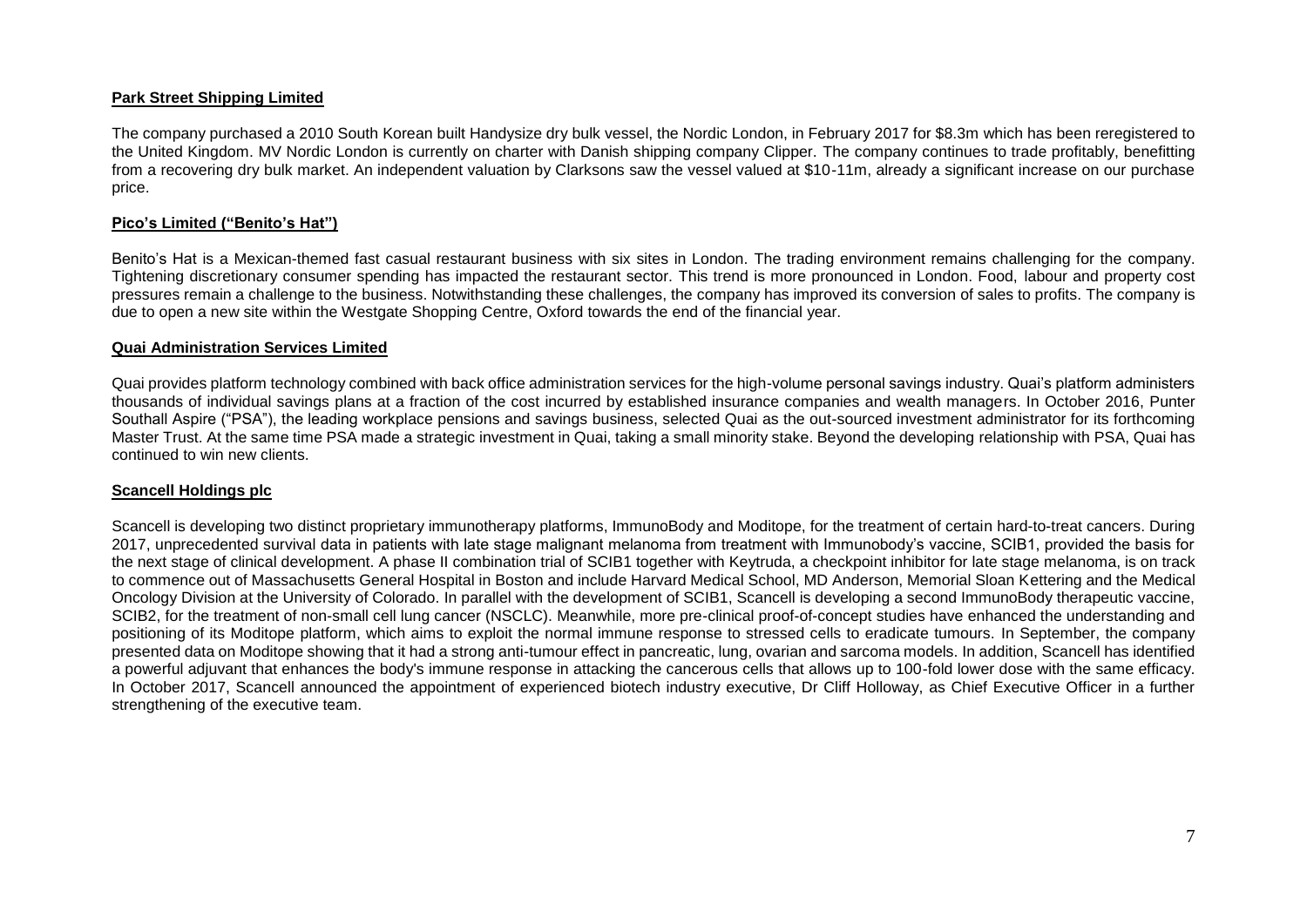### **Solab Group Limited**

Solab has introduced several initiatives to increase revenues further. The company had a difficult first half of 2017 but is optimistic about the order book leading up to the Christmas season. The Body Shop, which used to be a material client prior to its acquisition by L'Oreal was bought by the Brazilian Natura Cosmeticos in July 2017, providing an opportunity for Solab to regain production business for The Body Shop.

### **Terrain Energy Limited**

Terrain is seeking an exit event for its early investors in the next 12 months, potentially by way of an AIM IPO. Brockham was successfully drilled in early 2017 but there have been some delays in testing and production due to a planning dispute at Brockham. Initial results indicate that the well could be very productive from the Kimmeridge clay, in line with the nearby Horse Hill-1 well which had initial production of over 1600bopd. Work is underway to increase production. A new well at Lidsey was spudded in mid-September 2017.

### **The One Place Capital Limited ("Money Dashboard")**

The company recently completed an oversubscribed £1.5m fundraising round via the crowdfunding platform Crowdcube. Money Dashboard continues to strengthen its user proposition and developing its data insights product, with its latest funding round being used to capitalise on the opportunity presented by the Open Banking initiative.

# **Tollan Energy Limited**

The system size changes required to meet the new Northern Ireland regulations have been completed, meaning the fleet is now compliant, albeit with slightly less capacity to generate electricity. Ofgem is in the process of conducting an audit of the company's Renewable Obligation Certificates (ROCs) following the resize project and should be in a position to issue the 2016/7 ROCs in November 2017. Following this the company can be marketed for sale.

# **Venn Life Sciences plc**

Venn Life Sciences is a Contract Research Organisation providing drug development, clinical trial management and resourcing solutions Europe-wide to pharmaceutical, biotechnology and medical device organisations. 2017 H1 results saw sales of €9.15m and EBITDA of €0.41m. Going forward, we expect improving profitability as the company consolidates its operations and sees the benefits of long term contracts in its order book. Venn is quoted on the Alternative Investment Market and we do not believe that Venn's achievements to date and potential are yet reflected in the company's share price based on comparable multiples prevailing in the sector.

# **Weeding Technologies Limited**

Weedingtech is a cleantech company focused on replacing toxic herbicides, particularly in the municipal market, but with potential in the agricultural and domestic markets. Weedingtech's technology treats weed and moss using environmentally friendly hot foam (which keeps the heat on long enough to kill the weed or moss). Increasingly, governments and regulators around the world are considering, or are already, banning the use of certain chemical herbicides (e.g. glyphosate, as used in Roundup). Weedingtech was included in the Sunday Times fast track 100 in September.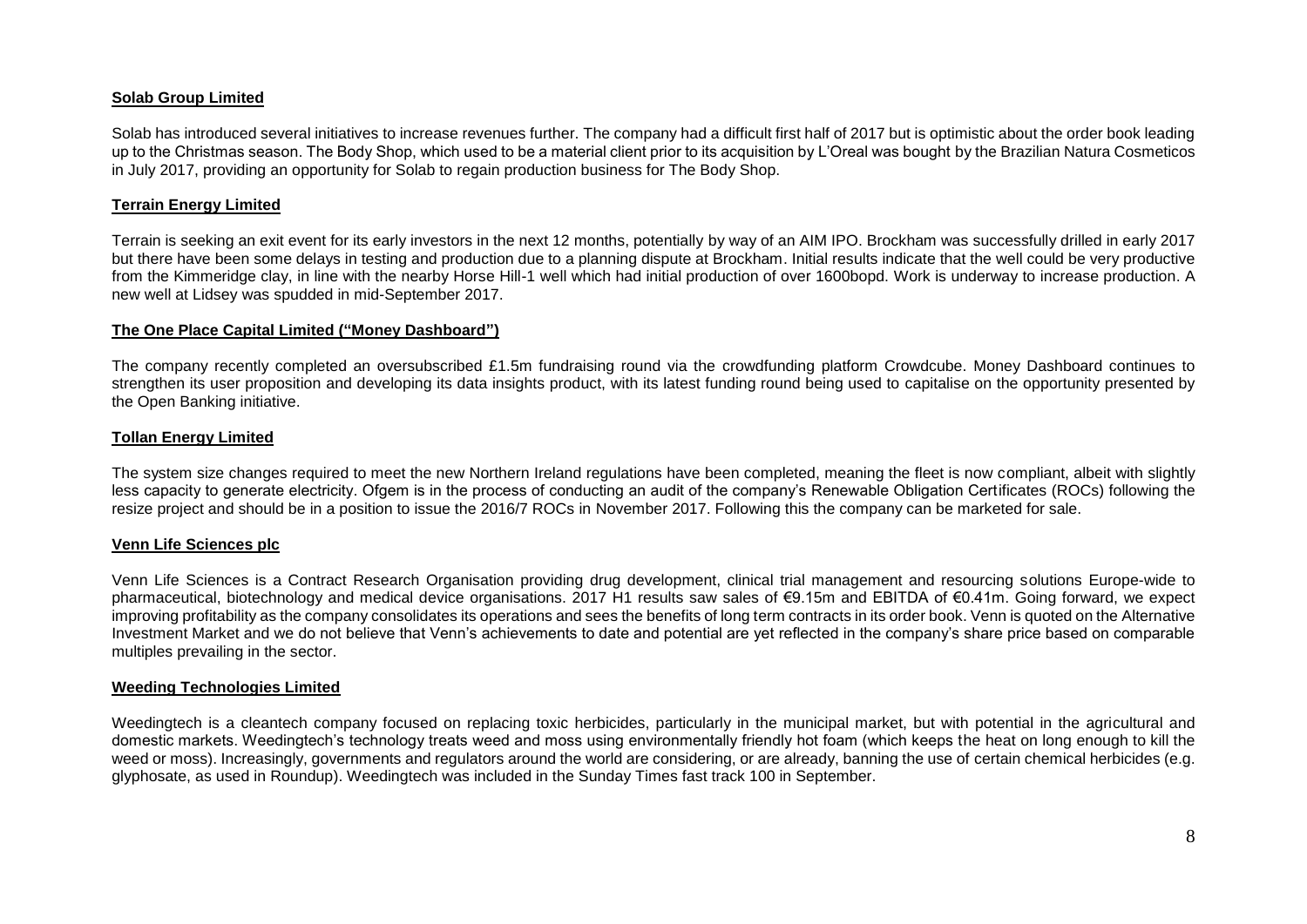#### **Developments since the period end**

In September 2017, £150,000 was invested in a Cheshire based, research and development company, Arcis Biotechnology Holdings Limited. Arcis uses its technology platform to develop innovative products in DNA extraction and agriculture.

Also in September 2017, the Company acquired all the assets of Neptune-Calculus Income and Growth VCT. As part of this transaction, holdings in four quoted companies were acquired: C4X Discovery Holdings plc, Genedrive plc, Infrastrata plc and Scancell Holdings plc. Holdings in nine unquoted companies were also acquired: Air Leisure Group Limited, Arcis Biotechnology Holdings Limited, MCD Ventures Limited, MicroEnergy Generation Services Limited, Origin Broadband Limited, Solab Group Limited, Synpromics Limited, Terrain Energy Limited and Weeding Technologies Limited. Of the holdings acquired, Infrastrata plc, Arcis Biotechnology Holdings Limited, MCD Ventures Limited, and Synpromics Limited were companies new to Calculus VCT.

Calculus Capital Limited 23 October 2017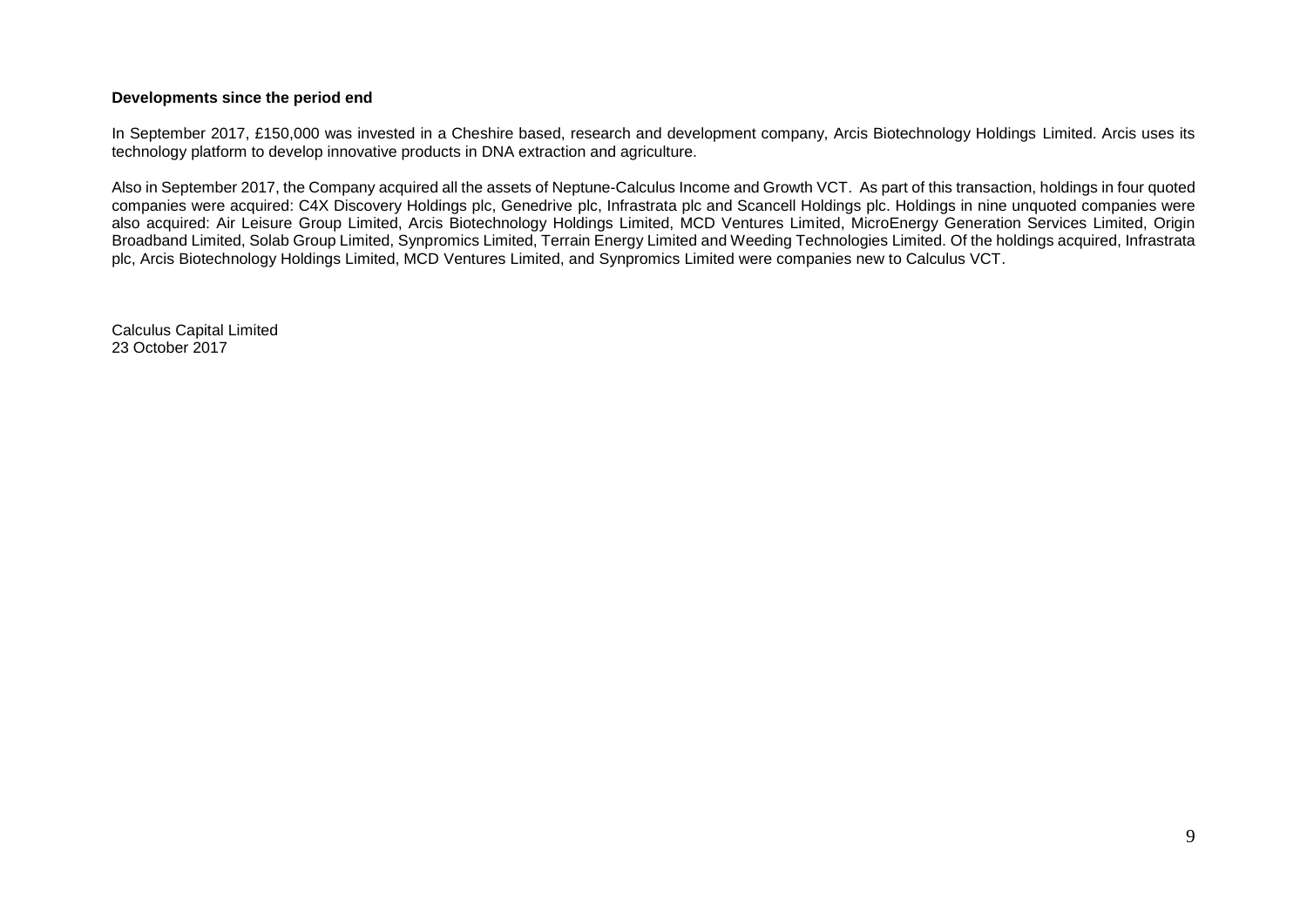# **INVESTMENT PORTFOLIO AS AT 31 AUGUST 2017 - TOTAL FUND**

### **% of Net Assets**

<u>and the community of the community</u>

| Unquoted - Ioan stock                                | .5%  |
|------------------------------------------------------|------|
| Quoted and unquoted - ordinary and preference shares | 29%  |
| Unquoted - liquidity funds                           | 34%  |
| Net current assets                                   | 32%  |
|                                                      | 100% |

# **Asset class - % of Portfolio**

| Quoted and unquoted - Qualifying Investments | 50%  |
|----------------------------------------------|------|
| Unquoted - other non-Qualifying Investments  | 50%  |
|                                              | 100% |

|                                            | <b>Nature of</b>           | <b>Book Cost Valuation</b> |       | $%$ of                  |
|--------------------------------------------|----------------------------|----------------------------|-------|-------------------------|
| Company                                    | <b>Business</b>            | £'000                      | £'000 | <b>Portfolio</b>        |
| <b>Qualifying Investments</b>              |                            |                            |       |                         |
| Air Leisure Group Limited                  | Sports, Travel & Leisure   | 100                        | 100   | $\overline{2}$          |
| <b>AnTech Limited</b>                      | Oil services               | 270                        | 292   | 6                       |
| <b>Blu Wireless Technology Limited</b>     | <b>Technology Hardware</b> | 150                        | 150   | 3                       |
| C4X Discovery Holdings plc                 | <b>Pharma Services</b>     | 75                         | 57    | 1                       |
| <b>Cornerstone Brands Limited</b>          | E-commerce                 | 150                        | 150   | 3                       |
| Genedrive plc                              | <b>Biotech</b>             | 75                         | 30    | $\mathbf{1}$            |
| MicroEnergy Generation Services<br>Limited | Energy                     | 123                        | 123   | $\overline{2}$          |
| Origin Broadband Ltd                       | Telecommunications         | 100                        | 126   | $\overline{2}$          |
| Park Street Shipping Limited               | Shipping                   | 150                        | 190   | 4                       |
| Pico's Limited                             | Leisure                    | 50                         | 52    | $\mathbf{1}$            |
| Quai Administration Services Limited       | Technology                 | 220                        | 220   | $\overline{\mathbf{4}}$ |
| Scancell Holdings plc                      | <b>Biotech</b>             | 115                        | 103   | $\overline{c}$          |
| Solab Group Limited                        | Cosmetics                  | 230                        | 252   | 5                       |
| <b>Terrain Energy Limited</b>              | Oil and gas production     | 300                        | 365   | $\overline{7}$          |
| The One Place Capital Limited              | <b>Personal Finance</b>    | 127                        | 127   | $\overline{c}$          |
| <b>Tollan Energy Limited</b>               | Energy                     | 123                        | 123   | $\overline{2}$          |
| Venn Life Sciences Holdings plc            | Clinical research          | 55                         | 39    | 1                       |
| <b>Weeding Technologies Limited</b>        | <b>Technology Hardware</b> | 100                        | 117   | $\overline{2}$          |
| <b>Total Qualifying Investments</b>        |                            | 2,513                      | 2,616 | 50                      |
| <b>Other non-Qualifying Investments</b>    |                            |                            |       |                         |
| Aberdeen Sterling Liquidity Fund           | Liquidity fund             | 882                        | 882   | 17                      |
| <b>Fidelity Liquidity Fund</b>             | Liquidity fund             | 881                        | 882   | 17                      |
| Goldman Sachs Sterling Liquidity Fund      | Liquidity fund             | 880                        | 880   | 16                      |
| <b>Total Other non-Qualifying</b>          |                            |                            |       |                         |
| Investments                                |                            | 2,643                      | 2,644 | 50                      |
| <b>Total Investments</b>                   |                            | 5,156                      | 5,260 | 100                     |
| Net Current Assets less Creditors due      |                            |                            |       |                         |
| after one year                             |                            |                            | 2,466 |                         |
| <b>Net Assets</b>                          |                            |                            | 7,726 |                         |

J.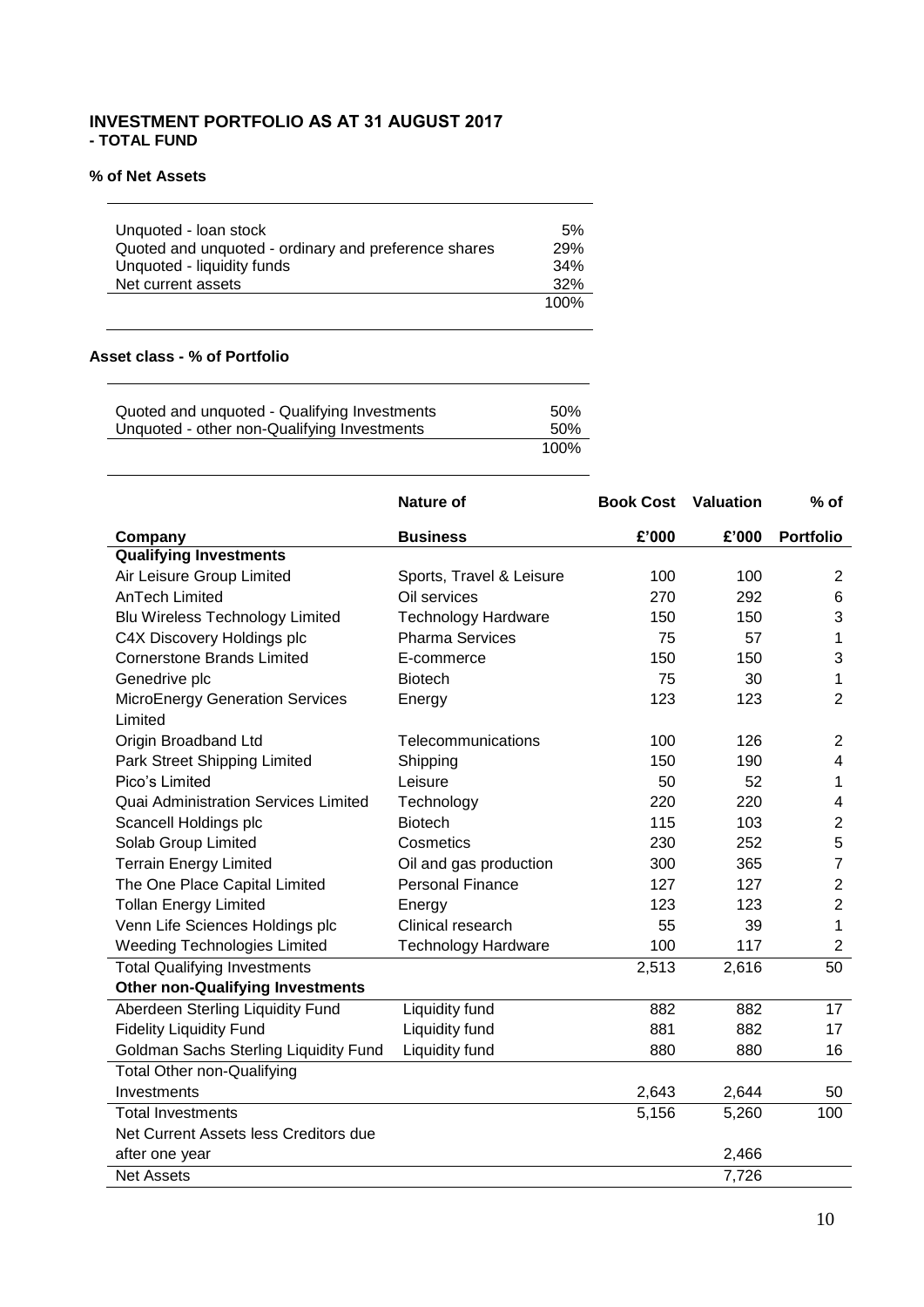# **PRINCIPAL RISKS**

The principal risks facing the Company remain the same as those detailed on pages 18 to 19 of the Annual Report and Accounts for the year ended 28 February 2017.

The main risks faced by the Company include, but are not limited to, loss of approval as a venture capital trust and other regulatory breaches, risks of making and realising qualifying investments, liquidity/marketability risk, changes in legislation/taxation, engagement of third party advisers, market price risk and credit risk.

# **GOING CONCERN**

After making enquiries, and having reviewed the portfolio, balance sheet and projected income and expenditure for the next twelve months, the Directors have a reasonable expectation that the Company has adequate resources to continue in operation for the foreseeable future. The Directors have therefore adopted the going concern basis in preparing these condensed financial statements.

# **DIRECTORS' RESPONSIBILITY STATEMENT**

The half-yearly financial report, which has not been audited or reviewed by the Company's auditors is the responsibility of, and has been approved by, the Directors. The Directors confirm that to the best of their knowledge the half-yearly financial report, which has been prepared in accordance with the UK Listing Authority Disclosure and Transparency Rules ("DTR") and in accordance with the Financial Reporting Council's Financial Reporting Standard 104: 'Interim Financial Reporting' gives a true and fair view of the assets, liabilities, financial position and the net return of the Company as at 31 August 2017.

The Directors confirm that the Chairman's Update, the Investment Management report, the disclosures above and notes 10 and 11, include a fair review of the information required by DTR 4.2.7R, being an indication of important events that have occurred during the first six months of the financial year and their impact on the condensed set of financial statements and a description of the principal risks and uncertainties for the remaining six months of the financial year, and DTR 4.2.8R.

The Directors of Calculus VCT plc are: Michael O'Higgins Kate Cornish-Bowden Steve Meeks Diane Seymour-Williams (Appointed 13 September 2017) John Glencross

By order of the Board

Michael O'Higgins Chairman 23 October 2017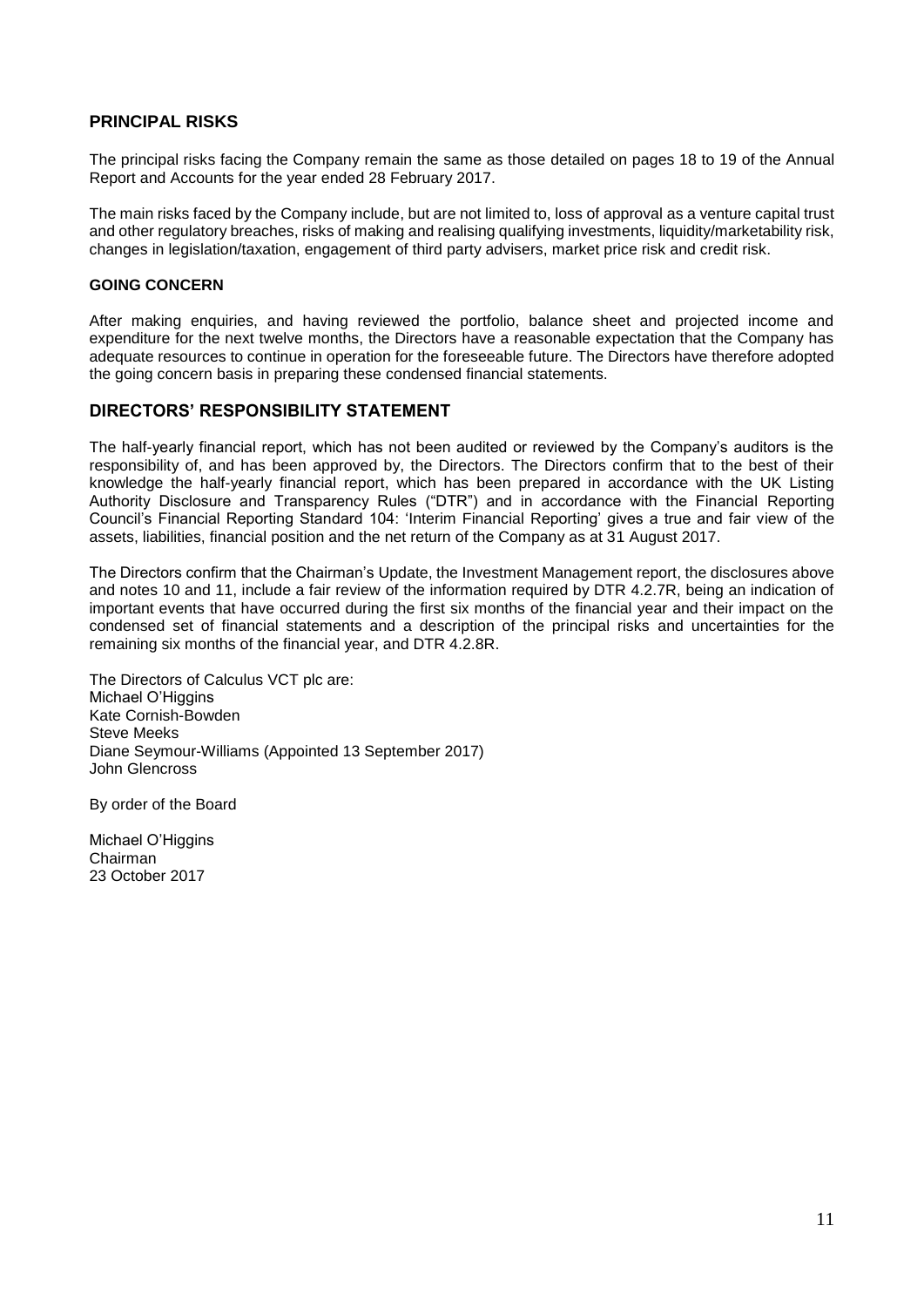# **CONDENSED INCOME STATEMENT FOR THE PERIOD FROM 1 MARCH 2017 TO 31 AUGUST 2017 (UNAUDITED)**

|                                                           |              | <b>6 Months Ended</b><br>31 August 2017 |                |                | 6 Months Ended<br>31 August 2016 |         |        | 12 Months Ended   |                          |        |  |
|-----------------------------------------------------------|--------------|-----------------------------------------|----------------|----------------|----------------------------------|---------|--------|-------------------|--------------------------|--------|--|
|                                                           |              |                                         |                |                |                                  |         |        | 28 February 2017* |                          |        |  |
|                                                           |              | <b>Revenue</b>                          | <b>Capital</b> |                | Revenue                          | Capital |        | Revenue           | Capital                  |        |  |
|                                                           |              | Return                                  | Return         | <b>Total</b>   | Return                           | Return  | Total  | Return            | Return                   | Total  |  |
|                                                           | Note         | £'000                                   | £'000          | £'000          | £'000                            | £'000   | £'000  | £'000             | £'000                    | £'000  |  |
| Investment holding gains                                  | 8            |                                         | 165            | 165            |                                  | 315     | 315    |                   | 70                       | 70     |  |
| Loss on disposal of investments                           | 8            |                                         | (181)          | (181)          |                                  | (369)   | (369)  |                   | (214)                    | (214)  |  |
| Income                                                    |              | 27                                      |                | 27             | 37                               |         | 37     | 62                |                          | 62     |  |
| Investment management fee                                 |              | (18)                                    | (52)           | (70)           | (7)                              | (20)    | (27)   | (16)              | (47)                     | (63)   |  |
| Other operating expenses                                  |              | (157)                                   |                | (157)          | (85)                             |         | (85)   | (193)             |                          | (193)  |  |
|                                                           |              |                                         |                |                |                                  |         |        |                   |                          |        |  |
| Loss on ordinary activities before                        |              | (148)                                   |                |                |                                  |         | (129)  |                   |                          |        |  |
| taxation                                                  |              |                                         | (68)           | (216)          | (55)                             | (74)    |        | (147)             | (191)                    | (338)  |  |
| Taxation on ordinary activities                           | 3            |                                         | $\blacksquare$ | $\blacksquare$ |                                  |         |        |                   | $\overline{\phantom{a}}$ |        |  |
| Loss for the period                                       |              | (148)                                   | (68)           | (216)          | (55)                             | (74)    | (129)  | (147)             | (191)                    | (338)  |  |
| Basic and diluted earnings per new<br>Ordinary share      | $\mathbf{2}$ | (1.7)p                                  | $(0.8)$ p      | (2.5)p         |                                  |         |        |                   |                          |        |  |
| Basic and diluted earnings per D<br>share                 |              |                                         |                |                | (1.4)p                           | (0.7)p  | (2.1)p | (3.1)p            | (3.5)p                   | (6.6)p |  |
| Basic and diluted earnings per C<br>share                 |              |                                         |                |                | (0.8)p                           | 3.2p    | 2.4p   | (1.8)p            | 2.6p                     | 0.8p   |  |
| Basic and diluted earnings per<br>original ordinary share |              |                                         |                |                | (0.4)p                           | (2.6)p  | (3.0)p | (0.6)p            | (3.1)p                   | (3.7)p |  |

\* These figures are audited. The figures in the columns represent the Total Comprehensive Income Statement of the ordinary Share Fund, C Share Fund and the D Share Fund prior to the merger of the share classes and of the only Fund after the merger of the share classes. The supplementary revenue return and capital return columns are both prepared in accordance with the Association of Investment Companies ("AIC") Statement of Recommended Practice ("SORP"). No operations were acquired or discontinued during the period. All items in the above statements derive from continuing operations. There were no recognised gains or losses other than those passing through the Income Statement. The share classes merged on 1 August 2017 and all share classes were named Ordinary shares. As a result of different ratios used to equalise the classes, the prior period basic and diluted earnings per share figures are not directly comparable with the basic and diluted earnings per Ordinary share in existence following the merger calculated on the basis shown in note 2. The notes form an integral part of these condensed financial statements.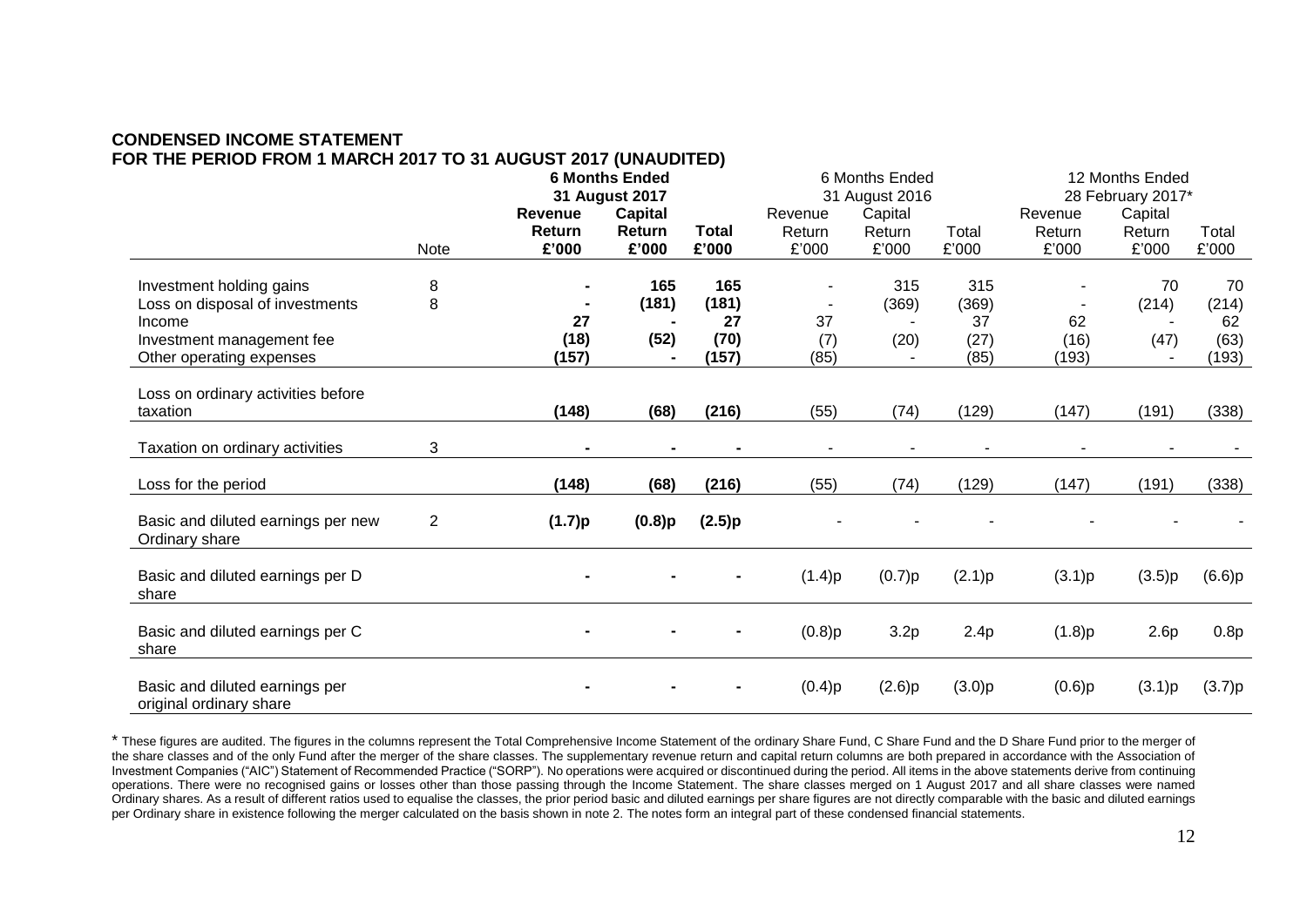# **CONDENSED STATEMENT OF CHANGES IN EQUITY FOR THE PERIOD FROM 1 MARCH 2017 TO 31 AUGUST 2017 (UNAUDITED)**

|                                                 |                |                | Non-distributable reserves |                 | <b>Distributable reserves</b> |                |              |
|-------------------------------------------------|----------------|----------------|----------------------------|-----------------|-------------------------------|----------------|--------------|
|                                                 |                | <b>Share</b>   |                            | Capital         | <b>Capital</b>                |                |              |
|                                                 | <b>Share</b>   | Premium        | <b>Special</b>             | <b>Reserve</b>  | <b>Reserve</b>                | <b>Revenue</b> |              |
|                                                 | <b>Capital</b> | <b>Account</b> | <b>Reserve</b>             | <b>Realised</b> | <b>Unrealised</b>             | <b>Reserve</b> | <b>Total</b> |
|                                                 | £'000          | £'000          | £'000                      | £'000           | £'000                         | £'000          | £'000        |
| For the 6 month period to 31 August 2017        |                |                |                            |                 |                               |                |              |
| 1 March 2017                                    | 141            | 7,046          | 1,277                      | 725             | (61)                          | (705)          | 8,423        |
| Investment holding gains                        |                |                |                            |                 | 165                           |                | 165          |
| Loss on disposal of investments                 |                |                |                            | (181)           |                               |                | (181)        |
| New D share issue                               | 2              | 153            |                            |                 |                               |                | 155          |
| Expenses of D share issue                       |                | (9)            |                            |                 |                               |                | (9)          |
| Purchase of shares for cancellation             | (55)           |                | 55                         |                 |                               |                |              |
| Management fee allocated to capital             |                |                |                            | (52)            |                               |                | (52)         |
| Change in accrual in IFA Commission             |                | (26)           |                            |                 |                               |                | (26)         |
| Revenue return on ordinary activities after tax |                |                |                            |                 |                               | (148)          | (148)        |
| Dividend paid (note 9)                          |                |                | (601)                      |                 |                               |                | (601)        |
| 31 August 2017                                  | 88             | 7,164          | 731                        | 492             | 104                           | (853)          | 7,726        |
| For the 6 month period to 31 August 2016        |                |                |                            |                 |                               |                |              |
| 1 March 2016                                    | 66             |                | 2,615                      | 986             | (131)                         | (558)          | 2,978        |
| Investment holding gains                        |                |                |                            |                 | 315                           |                | 315          |
| Loss on disposal of investments                 |                |                |                            | (369)           |                               |                | (369)        |
| New share issue                                 | 18             | 1,848          |                            |                 |                               |                | 1,866        |
| Expenses on share issue                         |                | (63)           |                            |                 |                               |                | (63)         |
| Management fee allocated to capital             |                |                |                            | (20)            |                               |                | (20)         |
| Revenue return on ordinary activities after tax |                |                |                            |                 |                               | (55)           | (55)         |
| Dividend paid                                   |                |                | (87)                       |                 |                               |                | (87)         |
| 31 August 2016                                  | 84             | 1,785          | 2,528                      | 597             | 184                           | (613)          | 4,565        |
| For the 12 months ended 28 February 2017*       |                |                |                            |                 |                               |                |              |
| 1 March 2016                                    | 66             |                | 2,615                      | 986             | (131)                         | (558)          | 2,978        |
| Investment holding gains                        |                |                |                            |                 | 70                            |                | 70           |
| Loss on disposal of investments                 |                |                |                            | (214)           |                               |                | (214)        |
| New share issue                                 | 75             | 7,420          |                            |                 |                               |                | 7,495        |
| Expense of share issue                          |                | (374)          |                            |                 |                               |                | (374)        |
| Management fee allocated to capital             |                |                |                            | (47)            |                               |                | (47)         |
| Revenue return after tax                        |                |                |                            |                 |                               | (147)          | (147)        |
| Dividends paid                                  |                |                | (1, 338)                   |                 |                               |                | (1, 338)     |
| 28 February 2017                                | 141            | 7,046          | 1,277                      | 725             | (61)                          | (705)          | 8,423        |

\* These figures are audited.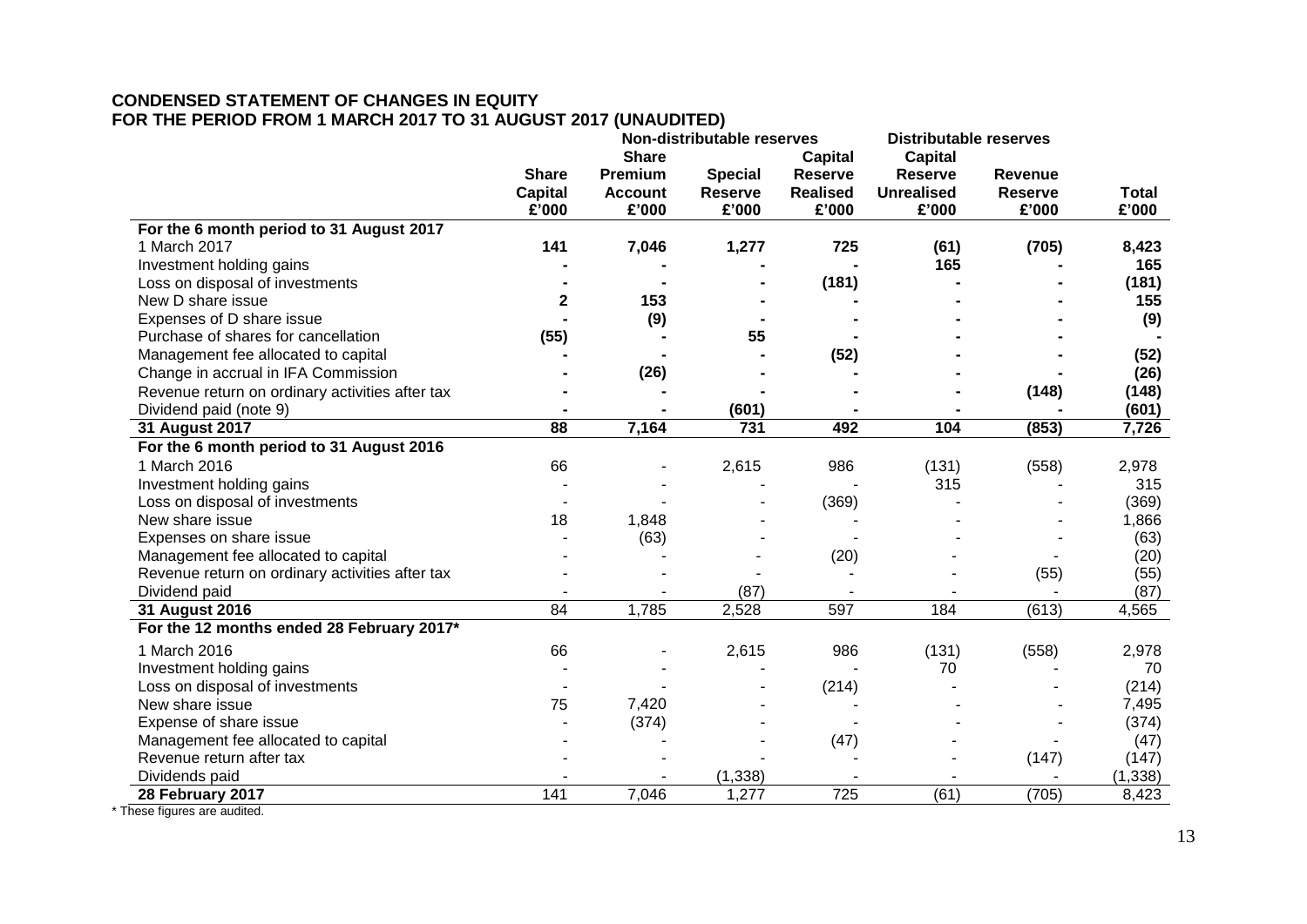# **CONDENSED BALANCE SHEET AS AT 31 AUGUST 2017 (UNAUDITED)**

|                                                     | Note | 31 August 2017<br>£'000 | 31 August 2016<br>£'000 | 28 February 2017*<br>£'000 |
|-----------------------------------------------------|------|-------------------------|-------------------------|----------------------------|
| <b>Total</b>                                        |      |                         |                         |                            |
| <b>Fixed assets</b>                                 |      |                         |                         |                            |
| Investments                                         | 8    | 5,260                   | 4,440                   | 4,906                      |
|                                                     |      |                         |                         |                            |
| <b>Current assets</b>                               |      |                         |                         |                            |
| <b>Debtors</b>                                      |      | 22                      | 36                      | 14                         |
| Cash at bank and on deposit                         |      | 2,652                   | 221                     | 3,782                      |
|                                                     |      | 2,674                   | 257                     | 3,796                      |
| Creditors: amounts falling due within one year      |      |                         |                         |                            |
| Creditors                                           |      | (185)                   | (119)                   | (279)                      |
| Bank overdraft                                      |      |                         | (13)                    |                            |
|                                                     |      | (185)                   | (132)                   | (279)                      |
| <b>Net current assets</b>                           |      | 2,489                   | 125                     | 3,517                      |
| <b>Non-current liabilities</b>                      |      |                         |                         |                            |
| IFA trail commission                                |      | (23)                    |                         |                            |
| <b>Total net assets</b>                             |      | 7,726                   | 4,565                   | 8,423                      |
| <b>Capital and reserves</b>                         |      |                         |                         |                            |
| Called-up share capital                             | 6    | 88                      | 84                      | 141                        |
| Share premium account                               |      | 7,164                   | 1,785                   | 7,046                      |
| Special reserve                                     |      | 731                     | 2,528                   | 1,277                      |
| Capital reserve - realised                          |      | 492                     | 597                     | 725                        |
| Capital reserve - unrealised                        |      | 104                     | 184                     | (61)                       |
| Revenue reserve                                     |      | (853)                   | (613)                   | (705)                      |
| <b>Total shareholders' funds</b>                    |      | 7,726                   | 4,565                   | 8,423                      |
|                                                     |      |                         |                         |                            |
| Net asset value per new Ordinary share - basic      | 4    | 87.5p                   |                         |                            |
| Net asset value per D share-basic                   |      |                         | 97.6p                   | 92.4p                      |
| Net asset value per C share-basic                   |      | $\blacksquare$          | 75.1p                   | 26.0p                      |
| Net asset value per original ordinary share - basic |      | $\blacksquare$          | 28.4p                   | 20.6p                      |

\* These figures are audited. The comparative figure columns of these statements represent the total assets and liabilities of the ordinary Share Fund, C Share Fund and the D Share Fund. The share classes merged on 1 August 2017 and all share classes were named Ordinary shares. As a result of different ratios used to equalise the classes, the prior period net asset values per share per share per share per share per are not directly comparable with the net asset values per Ordinary share following the merger of the classes. The notes form an integral part of these condensed financial statements.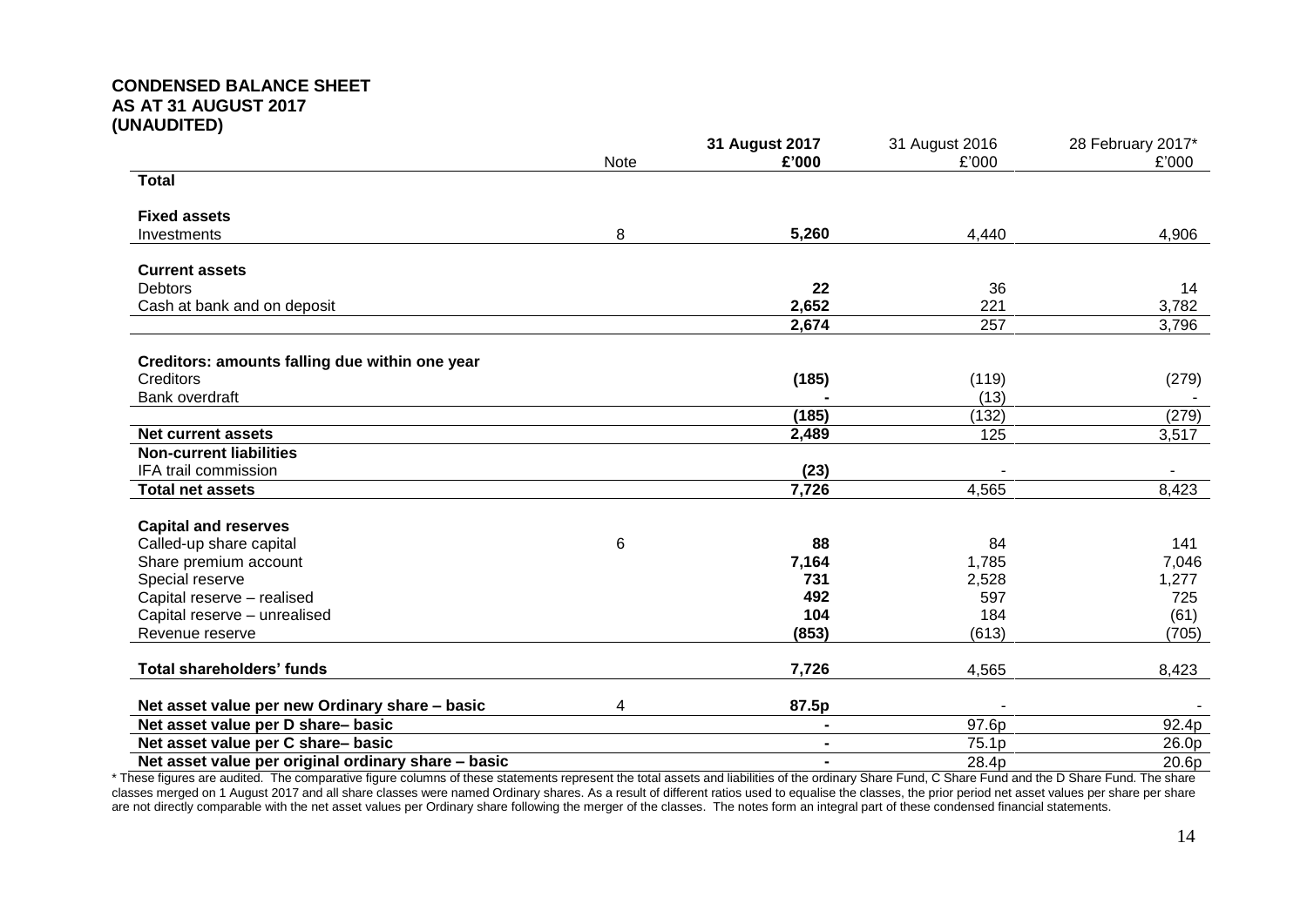# **CONDENSED STATEMENT OF CASH FLOW FOR TO THE PERIOD FROM 1 MARCH 2017 TO 31 AUGUST 2017 (UNAUDITED)**

|                                                  |             | <b>6 Months</b> | 6 Months  | 12 Months   |
|--------------------------------------------------|-------------|-----------------|-----------|-------------|
|                                                  |             | <b>Ended</b>    | Ended     | Ended       |
|                                                  |             | 31 August       | 31 August | 28 February |
|                                                  |             | 2017            | 2016      | 2017*       |
|                                                  | <b>Note</b> | £'000           | £'000     | £'000       |
| <b>Total</b>                                     |             |                 |           |             |
| Cash flow from operating activities              |             |                 |           |             |
| Investment income received                       |             | 25              | 35        | 59          |
| Deposit interest received                        |             |                 |           |             |
| Investment management fees (paid)/refunded       |             | (33)            | 6         | (40)        |
| Other cash payments                              |             | (138)           | (33)      | (107)       |
| Net cash flow from operating activities          | 5           | (145)           | 9         | (87)        |
| <b>Cash flow from investing activities</b>       |             |                 |           |             |
| Purchase of investments                          |             |                 |           | (3, 561)    |
|                                                  |             | (370)           | (1, 565)  |             |
| Sale of investments                              |             |                 |           | 1,440       |
| Net cash flow from investing activities          |             | (370)           | (1, 565)  | (2, 121)    |
| Cash flow from financing activities              |             |                 |           |             |
| Shares issued                                    |             | 105             | 1,865     | 7,546       |
| Expenses of share issues                         |             | (119)           | (63)      | (267)       |
| <b>Equity dividend paid</b>                      | 9           | (601)           | (87)      | (1, 338)    |
| Net cash flow from financing activities          |             | (615)           | 1,715     | 5,941       |
| (Decrease)/increase in cash and cash equivalents |             | (1, 130)        | 159       | 3,733       |
| Opening cash and cash equivalents                |             | 3,782           | 49        | 49          |
| Net cash (decrease)/increase                     |             | (1, 130)        | 159       | 3,733       |
| <b>Closing cash and cash equivalents</b>         |             | 2,652           | 208       | 3,782       |

\* These figures are audited. The notes form an integral part of these Accounts.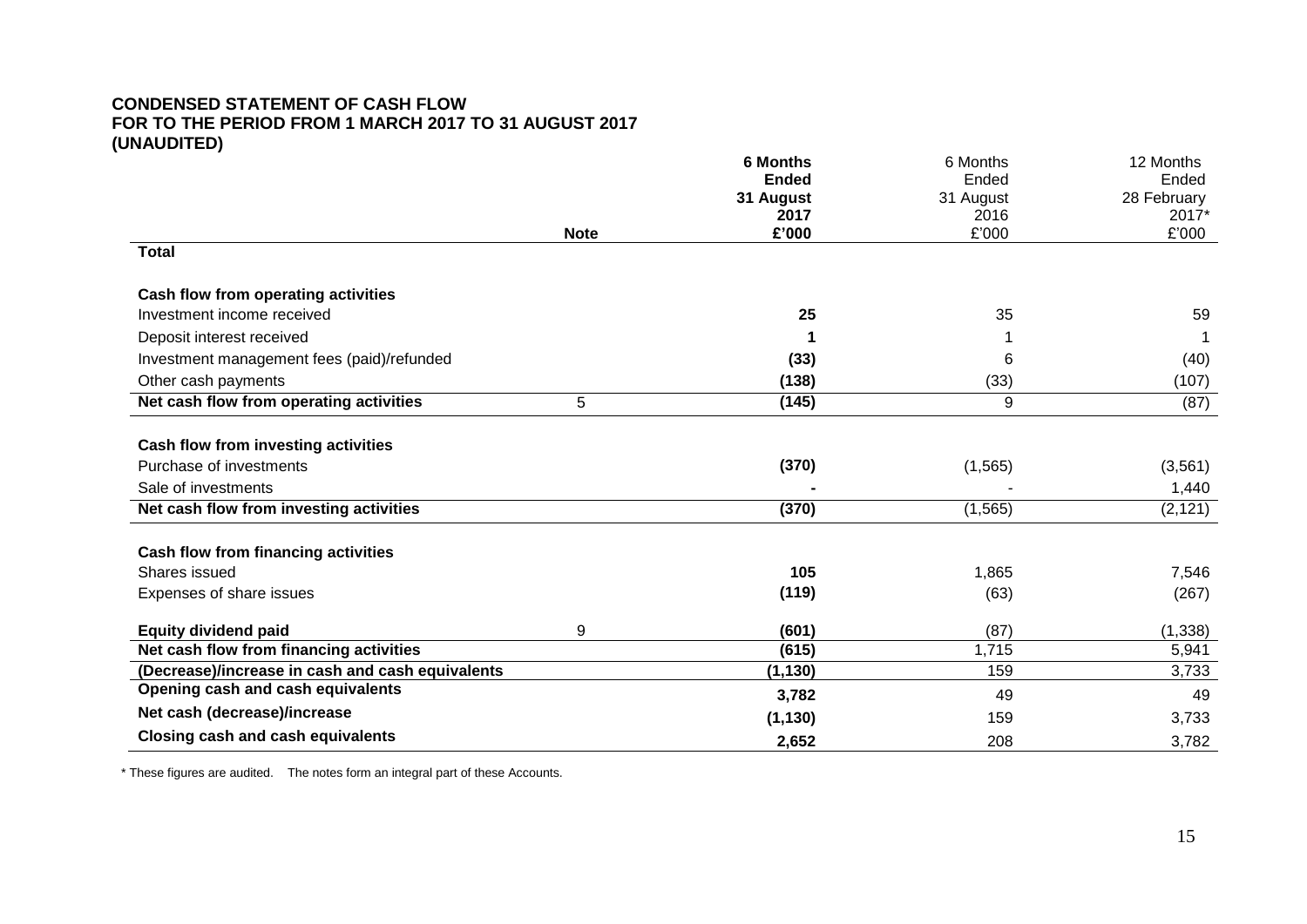# **CONDENSED NOTES TO THE ACCOUNTS**

# **1. Nature of Financial Information**

The unaudited half-yearly financial information does not constitute statutory financial statements as defined in Section 434 of the Companies Act 2006 and has not been reviewed nor audited by the auditors. This information has been prepared on the basis of the accounting policies used in the statutory financial statements of the Company for the year ended 28 February 2017, and in accordance with FRS 104. The statutory financial statements for the year ended 28 February 2017, which contained an unqualified auditors' report, have been lodged with the Registrar of Companies, did not include a reference to any matters to which the auditor drew attention by way of emphasis without qualifying the report and did not contain statements under Section 498(2) or (3) of the Companies Act 2006.

### **2. Return per Share**

|                                                   | <b>6 Months Ended</b><br>31 August 2017 |       | 6 Months Ended<br>31 August 2016 |            |                                   | 12 Months Ended<br>28 February 2017 |         |       |       |
|---------------------------------------------------|-----------------------------------------|-------|----------------------------------|------------|-----------------------------------|-------------------------------------|---------|-------|-------|
|                                                   | Capital<br>Revenue                      | Total | Revenue                          | Capital    | Total                             | Revenue                             | Capital | Total |       |
|                                                   | pence                                   | pence | pence                            | pence      | pence                             | pence                               | pence   | Pence | pence |
| Return per<br>Ordinary share<br>Return per D      | (1.7)                                   | (0.8) | (2.5)<br>$\blacksquare$          | ۰<br>(1.4) | $\overline{\phantom{0}}$<br>(0.7) | (2.1)                               | (3.1)   | (3.5) | (6.6) |
| share<br>Return per C                             | $\blacksquare$                          | ۰     | $\blacksquare$                   | (0.8)      | 3.2                               | 2.4                                 | (1.8)   | 2.6   | 0.8   |
| share<br>Return per<br>original<br>ordinary share | ۰                                       | ۰     | $\blacksquare$                   | (0.4)      | (2.6)                             | (3.0)                               | (0.6)   | (3.1) | (3.7) |

# **New Ordinary shares**

From 1 March to 31 July 2017 the Company's share capital comprised ordinary shares, C shares and D shares. On 1 August 2017 the share classes were merged to create one class of Ordinary shares as described in note 5. One Ordinary share was calculated to be equivalent to 0.1442 ordinary shares or 0.2435 C shares or one D share (the merger ratios). To calculate a return per Ordinary share for the period 1 March to 31 July 2017, it is not considered meaningful to treat an ordinary share or a C share as equal to an Ordinary share nor to treat the share classes as equal to each other as the shares were represented by differing amounts of assets generating different returns. Accordingly for this period the number of Ordinary shares has been taken to be the equivalent number of Ordinary shares which each share class represented on the basis of the merger ratios. Throughout the period 1 March to 31 July 2017 the number of original ordinary shares was 4,738,463 equivalent to 683,243 Ordinary Shares and the number of C shares was 1,931,095 equivalent to 470,197 Ordinary shares. 7,511,697 D shares (equivalent to 7,511,697 Ordinary shares) were in existence at 1 March 2017 and a further 160,810 D shares (equivalent to 160,810 Ordinary Shares) were issued on 7 April 2017. On this basis, the weighted average number of Ordinary Shares for the period 1 March to 31 August was 8,793,610 Ordinary shares.

Revenue return per Ordinary share is based on the net revenue loss on ordinary activities after taxation of £147,864 and on 8,793,610 Ordinary shares, being the weighted average number of Ordinary shares in issue during the period.

Capital return per Ordinary share is based on the net capital loss for the period of £68,572 and on 8,793,610 Ordinary shares, being the weighted average number of Ordinary shares in issue during the period.

Total return per Ordinary share is based on the net loss on ordinary activities for the period of £216,436 and on 8,793,610 Ordinary shares, being the weighted average number of Ordinary shares in issue during the period.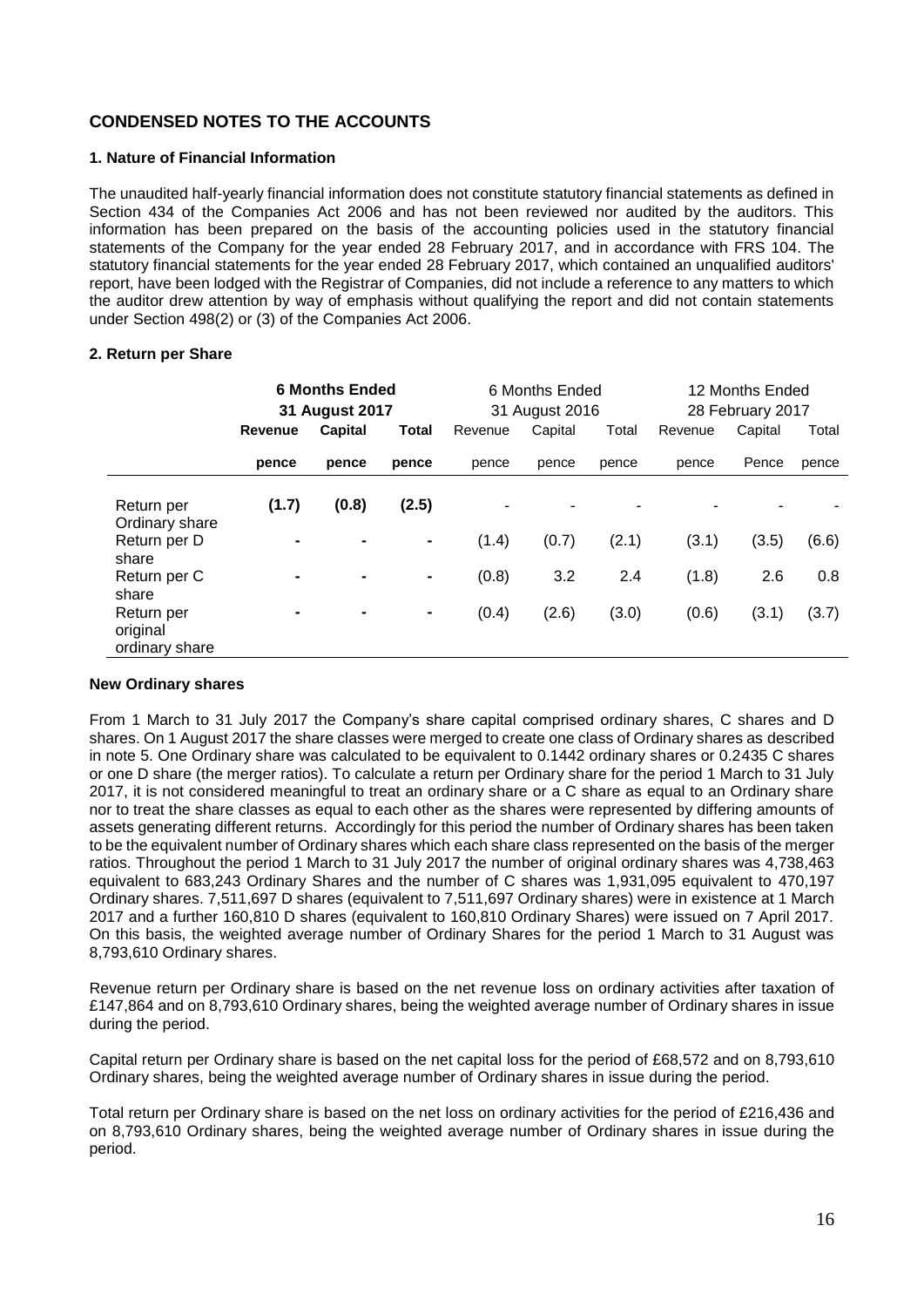# **D shares**

Previously reported revenue return per D share for the 6 months to 31 August 2016 (year to 28 February 2017) is based on the net revenue loss after taxation of £22,018; (28 February 2017: £83,062) and on 1,624,171 (28 February 2017: 2,720,280) D shares, being the weighted average number of D shares in issue during the period.

Previously reported capital return per D share for the 6 months to 31 August 2016 (year to 28 February 2017) is based on the net capital loss for the period of £11,767; (28 February 2017: £95,039) and on 1,624,171; (28 February 2017: 2,720,280) D shares, being the weighted average number of D shares in issue during the period.

Previously reported total return per D share for the 6 months to 31 August 2016 (year to 28 February 2017) is based on the total loss on D share for the period of £33,785 (28 February 2017: £178,101) and on 1,624,171; (28 February 2017: 2,720,280) D shares, being the weighted average number of D shares in issue during the period.

# **C shares**

Previously reported revenue return per C share for the 6 months to 31 August 2016 (year to 28 February 2017) is based on the net revenue loss after taxation of £15,102; (28 February 2017: £33,187) and on 1,931,095 (28 February 2017: 1,931,095) C shares, being the weighted average number of C shares in issue during the period.

Previously reported capital return per C share for the 6 months to 31 August 2016 (year to 28 February 2017) is based on the net capital gain for the period of £61,283 (28 February 2017: £49,541) and on 1,931,095 (28 February 2017: 1,931,095) C shares, being the weighted average number of C shares in issue during the period.

Previously reported total return per C share for the 6 months to 31 August 2016 (year to 28 February 2017) is based on the total gain for the period of £46,181 (28 February 2017: £16,354) and on 1,931,095 (28 February 2017: 1,931,095) C shares, being the weighted average number of C shares in issue during the period.

#### **Original ordinary shares**

Previously reported revenue return per original ordinary share for the 6 months to 31 August 2016 (year to 28 February 2017) is based on the net revenue loss after taxation of £16,875; (28 February 2017: £30,481) and on 4,738,463 (28 February 2017: 4,738,463) original ordinary shares, being the weighted average number original ordinary shares in issue during the period.

Previously reported capital return per original ordinary share for the 6 months to 31 August 2016 (year to 28 February 2017) is based on the net capital gain for the period of £124,299 (28 February 2017: £145,957) and on 4,738,463 (28 February 2017: 4,738,463) original ordinary shares, being the weighted average number original ordinary shares in issue during the period.

Previously reported total return per original ordinary share for the 6 months to 31 August 2016 (year to 28 February 2017) is based on the total loss for the period of £141,174 (28 February 2017: £176,438) and on 4,738,463 (28 February 2017: 4,738,463) original ordinary shares, being the weighted average number original ordinary shares in issue during the period.

# **3. Taxation on Ordinary Activities**

The estimated effective tax rate at the period end is 0 per cent. This remains unchanged from the prior year end.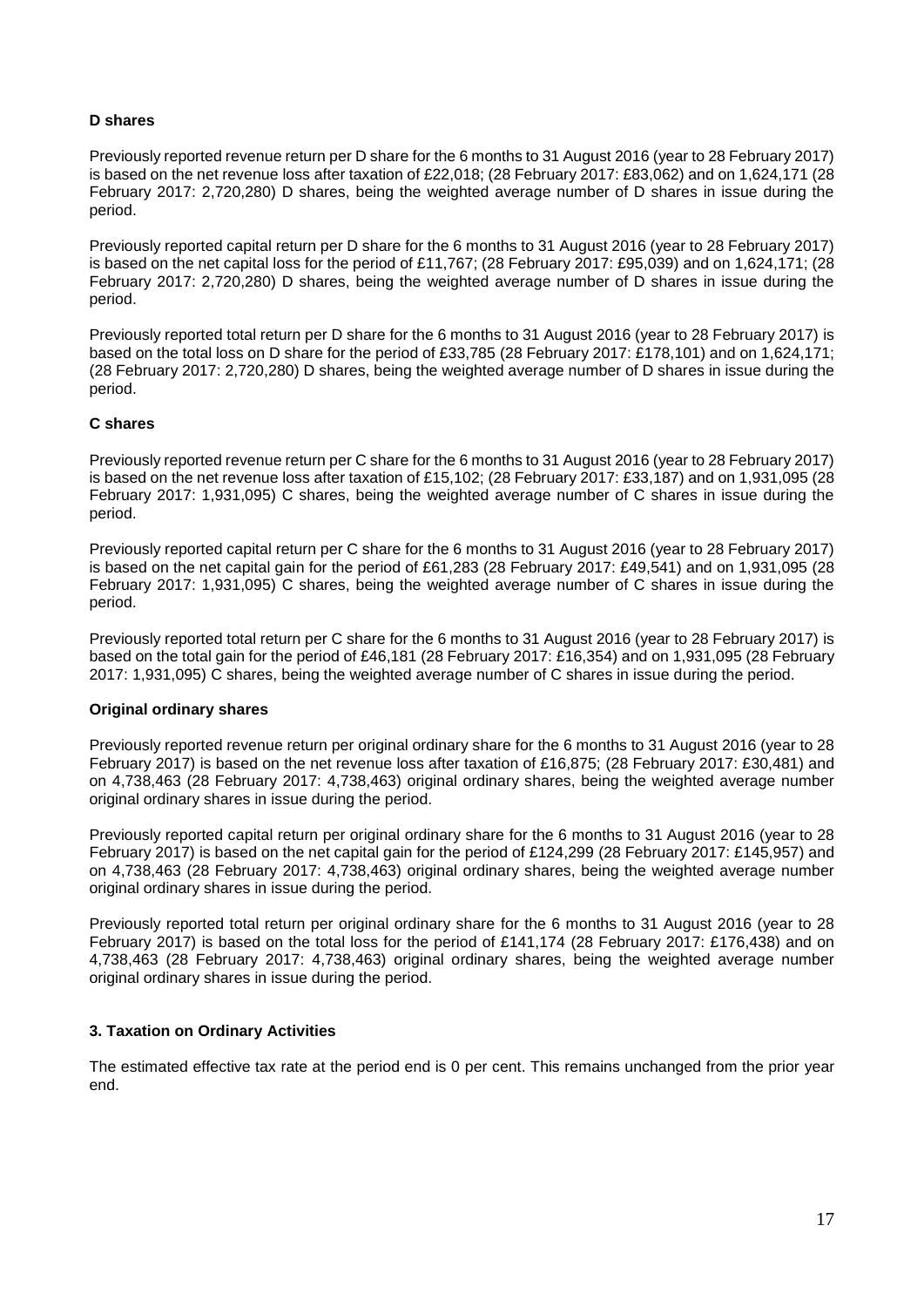#### **4. Net Asset Value per Share**

|                                             | 31 August<br>2017<br>pence | 31 August<br>2016<br>Pence | 28 February<br>2017<br>Pence |
|---------------------------------------------|----------------------------|----------------------------|------------------------------|
| Net asset value per new Ordinary share      | 87.5                       |                            |                              |
| Net asset value per D share                 | $\blacksquare$             | 97.6                       | 92.4                         |
| Net asset value per C share                 |                            | 75.1                       | 26.0                         |
| Net asset value per original ordinary share | $\blacksquare$             | 28.4                       | 20.6                         |

The basic net asset value per new Ordinary share is based on net assets (including current period revenue) of £7,726,207 and on 8,825,947 new Ordinary shares, being the number of new Ordinary shares in issue at the period end.

The previously reported basic net asset value per D share as at 31 August 2016 (28 February 2017) is based on net assets of £1,769,084 (28 February 2017: £6,942,952) and on 1,812,084 (28 February 2017:7,511,697) D shares, being the number of D shares in issue at the period end.

The previously reported basic net asset value per C share as at 31 August 2016 (28 February 2017) is based on net assets of £1,451,482 (28 February 2017: £502,438) and on 1,931,095 (28 February 2017: 1,931,095) C shares, being the number of C shares in issue at the period end.

The previously reported basic net asset value per original ordinary share as at 31 August 2016 (28 February 2017) is based on net assets of £1,344,655 (28 February 2017: £977,699) and on 4,738,463 (28 February 2017: 4,738,463) original ordinary shares, being the number of original ordinary shares in issue at the period end.

# **5. Reconciliation of Net Profit before Tax to Cash Flow from Operating Activities**

|                                                                   |             | <b>Number</b> | 31 August<br>2017<br>£'000 |
|-------------------------------------------------------------------|-------------|---------------|----------------------------|
| Cash flow from operating activities<br>6. Called up share capital | (145)       | 8             | (87)                       |
| D share issue costs                                               | 157         |               |                            |
| (Decrease)/increase in creditors                                  | (94)        | 34            | 36                         |
| (Increase)/decrease in debtors                                    | (8)         | 49            | 71                         |
| Loss on ordinary activities before tax<br>Loss on investments     | (216)<br>16 | (129)<br>54   | (338)<br>144               |
| <b>Ordinary Share Fund</b>                                        |             |               |                            |
|                                                                   | £'000       | £'000         | £'000                      |
|                                                                   | 2017        | 2016          | 2017                       |
|                                                                   | 31 August   | 31 August     | 28 February                |

Ordinary shares of 1p each **8,825,947 88**

In April 2017 the Company issued 160,810 D shares for a total consideration of £155,005.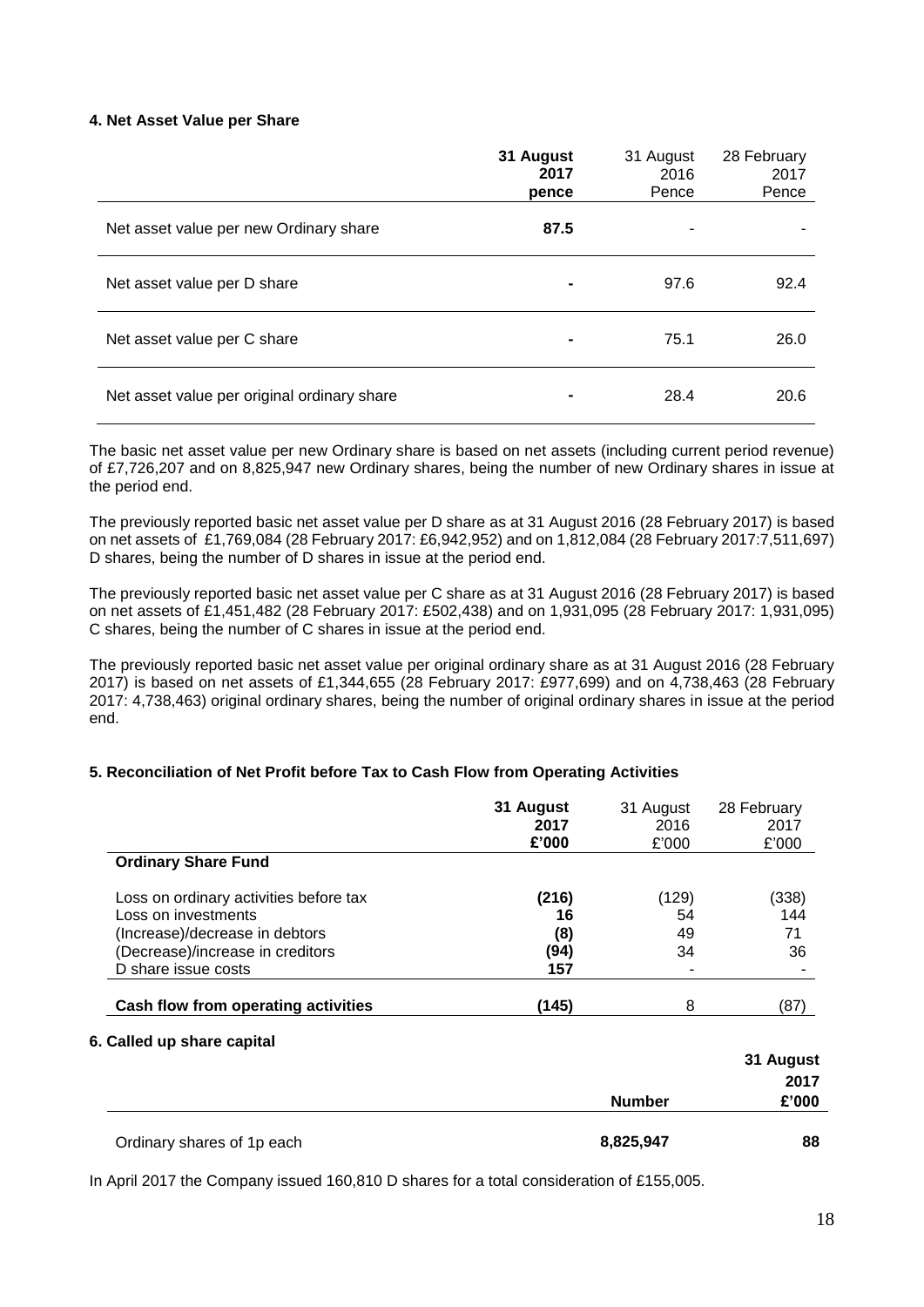The D shares that were issued prior to 1 January 2017 ranked for the dividend of 4.25 pence per share that was paid on 1 September 2017. The D shares subscribed for after 1 January 2017 were not eligible for any dividends declared in respect of the Company's year ended 28 February 2017.

On 31 July 2017, based on adjusted net asset value per share of the respective share classes at 28 February 2017, it was calculated that 1 D share was equivalent to 0.1442 ordinary shares and 0.2435 C shares. The 4,738,463 ordinary shares in issue at that date were therefore equivalent to 683,243 D shares and the 1,931,095 C shares were equivalent to 470,197 D shares.

To effect the merger of the classes, on 1 August 2017 the Company converted 4,055,220 ordinary shares of 1p and 1,460 898 C shares of 1p into 4,055,220 deferred shares of 1p and 1,460,898 deferred shares of 1p respectively to create a total of 5,516,118 deferred shares of 1p each leaving 683,243 ordinary shares and 470,197 C shares. On the same day the C shares were renamed ordinary shares and the D shares were renamed Ordinary shares. On 17 August 2017 the 5,516,118 deferred shares were re purchased by the Company for cancellation for a total cost of 1 penny.

The above results in 8,825,947 Ordinary shares being in issue as at 31 August 2017.

# **7. Contingent assets and contingent liabilities**

There were no contingent assets or contingent liabilities in existence at 31 August 2017 (31 August 2016: £nil, 31 December 2016: £nil).

# **8. Fair Value Hierarchy**

As required by Financial Reporting Standard 29 'Financial Instruments: Disclosures' (the Standard) an analysis of financial assets and liabilities, which identifies the risk of the Company's holding of such items is provided. The Standard requires an analysis of investments carried at fair value based on the reliability and significance of the information used to measure their fair value.

In order to provide further information on the valuation techniques used to measure assets carried at fair value, the measurement bases are categorised into a "fair value hierarchy" as follows:

- Quoted market prices in active markets - "Level 1"

Inputs to Level 1 fair values are quoted prices for identical asset in an active market. Quoted in an active market in this context means quoted prices are readily and regularly available and those prices represent actual and regularly occurring market transactions on an arm's length basis. The quoted price is usually the current bid price. The Company's investments in AIM quoted equities and money market funds are classified within this category.

Valued using models with significant observable market inputs - "Level 2" Inputs to Level 2 fair values are inputs other than quoted prices included within Level 1 that are observable for the asset, either directly or indirectly.

#### Valued using models with significant unobservable market inputs - "Level 3"

Inputs to Level 3 fair values are unobservable inputs for the asset. Unobservable inputs may have been used to measure fair value to the extent that observable inputs are not available, thereby allowing for situations in which there is little, if any, market activity for the asset at the measurement date (or market information for the inputs to any valuation models). As such, unobservable inputs reflect the assumptions the Company considers that market participants would use in pricing the asset. The Company's unquoted equities and loan stock are classified within this category. Unquoted investments are valued in accordance with the IPEVCA guidelines.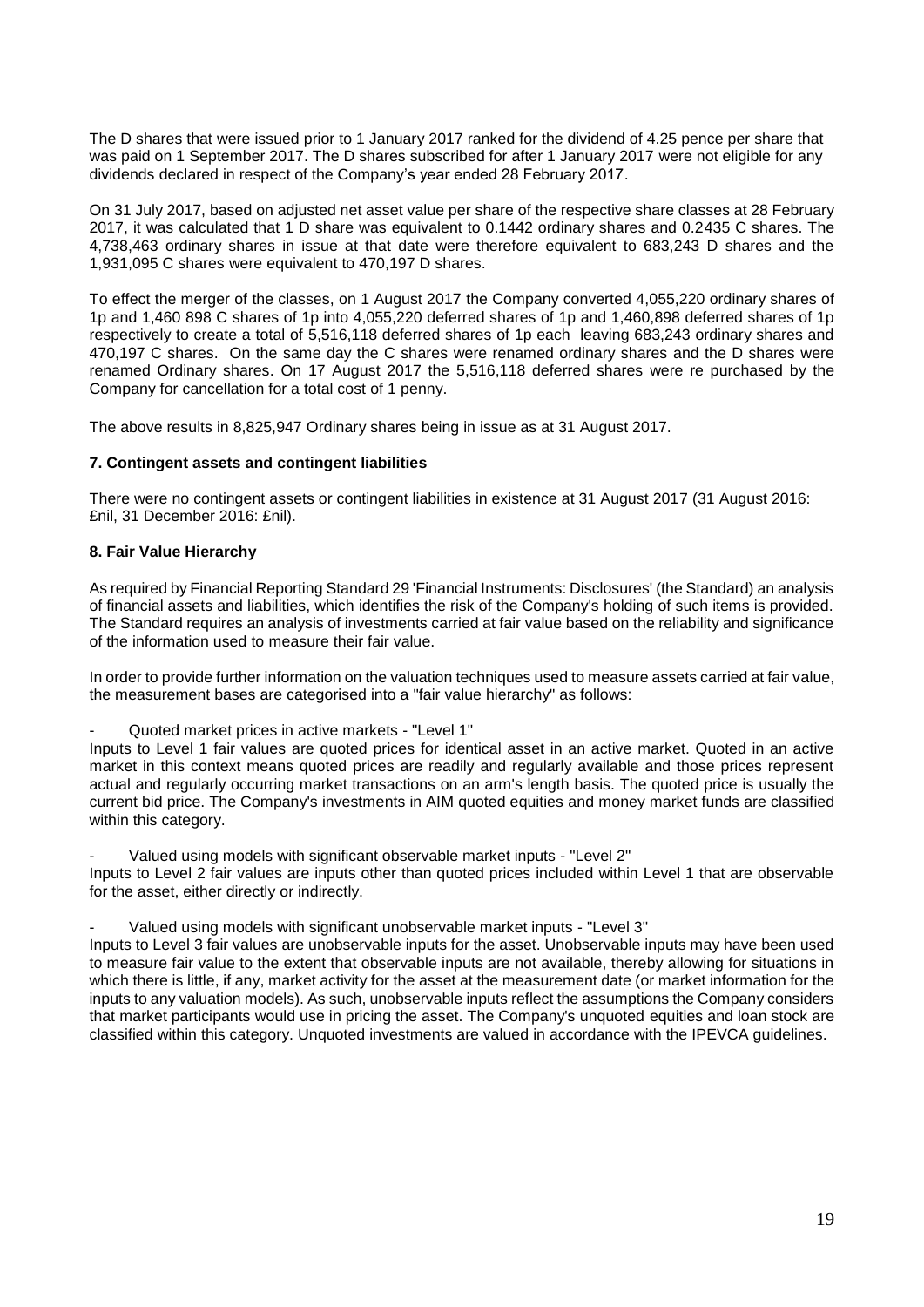|                                                       | Level 1<br>£'000 | Level 2<br>£'000 | Level 3<br>£'000 | <b>Total</b><br>£'000 |
|-------------------------------------------------------|------------------|------------------|------------------|-----------------------|
| <b>Ordinary Share Fund</b>                            |                  |                  |                  |                       |
| Opening book cost<br>Opening unrealised               | 2,963            |                  | 2,004            | 4,967                 |
| (depreciation)/appreciation                           | (69)             |                  | 8                | (61)                  |
| Opening valuation                                     | 2,894            | -                | 2,012            | 4,906                 |
| Movements in the period:                              |                  |                  |                  |                       |
| Purchase at cost                                      |                  |                  | 370              | 370                   |
| Sales - proceeds                                      |                  |                  |                  |                       |
| Sales - realised losses on sales                      |                  |                  | (181)            | (181)                 |
| Unrealised losses realised during the<br>period       |                  |                  | 181              | 181                   |
| Decrease in unrealised<br>(depreciation)/appreciation | (21)             |                  | 5                | (16)                  |
| Closing valuation                                     | 2,873            |                  | 2,387            | 5,260                 |
| Closing book cost<br>Closing unrealised               | 2,963            |                  | 2,193            | 5,156                 |
| (depreciation)/appreciation                           | (90)             |                  | 194              | 104                   |
| Closing valuation                                     | 2,873            |                  | 2,387            | 5,260                 |

#### **9. Dividends**

For the year to 28 February 2017, the C Share Fund declared a special dividend of 3p per C share on 1,931,095 shares amounting to £57,933. The dividend was paid on 16 June 2017 to C shareholders on the register at 19 May 2017.

For the year to 28 February 2017, a special dividend of 7p per original ordinary share was paid on 4,738,463 shares amounting to £331,692. The dividend was paid on 16 June 2017 to original ordinary shareholders on the register at 19 May 2017.

The final dividend for 2017 of 4.25p was paid to eligible Ordinary shareholders amounting to £211,097 on 1 September 2017.

#### **10. Transactions with Related Parties**

John Glencross, a Director of the Company, is considered to be a related party due to his position as Chief Executive and a director of Calculus Capital, one of the Company's Investment Managers.

Calculus Capital Limited receives an investment manager's fee from the Company. For the 6 months to 31 August 2017, Calculus Capital Limited earned £69,732 (31 August 2016: £26,522; 28 February 2017: £62,838). Calculus Capital Limited also earned a company secretarial fee of £9,000 (31 August 2016: £9,001; 28 February 2017: £18,251).

Calculus Capital Limited has taken on the expenses cap from 15 December 2015. For the 6 months to 31 August 2017, Calculus Capital contributed £nil (31 August 2016: £25,506; 28 February 2017: £20,492).

At 31 August 2017, there was £78,732 owed to Calculus Capital Limited (31 August 2016: £42,972; 28 February 2017: £37,449).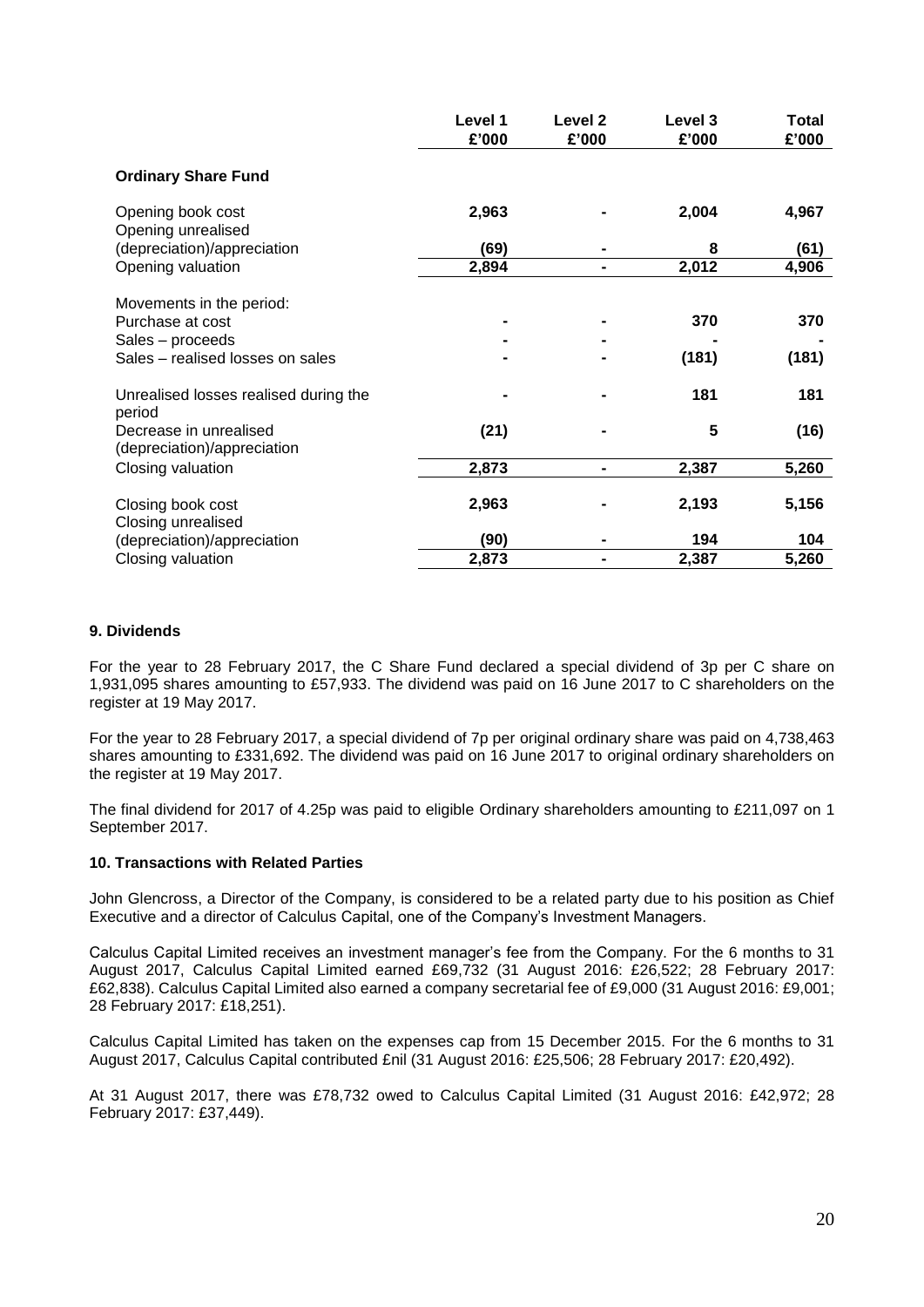### **11. Transactions with Investment Managers**

John Glencross, a Director of the Company, is considered to be a related party due to his position as Chief Executive and a director of Calculus Capital, the Company's Investment Manager. He does not receive any remuneration from the Company. He is a director of Terrain Energy Limited.

Calculus Capital Limited receives a fee from certain portfolio companies. In the year the 31 August 2017, Calculus Capital charged a monitoring fee to Air Leisure Group Limited, Antech Limited, Origin Broadband Limited, Park Street Shipping Limited, Solab Group Limited, MicroEnergy Generation Services Limited, Quai Administration Services Limited, Terrain Energy Limited, The One Place Capital Limited, Tollan Energy Limited and Weeding Technologies Limited.

Calculus Capital charged a fee for the provision of a director to Air Leisure Group Limited, Origin Broadband Limited, Pico's Limited, Terrain Energy Limited, The One Place Capital Limited and Weeding Technologies Limited.

Calculus Capital Limited also charged Terrain Energy Limited for the provision of office support services.

The amount received by Calculus Capital which relates to the Company's investment was £486 (28 February 2017: £948; 31 August 2016: £474) from Antech Limited, £887 (28 February 2017: £1,479; 31 August 2016: £1,000) from Solab Group Limited, £788 (28 February 2017: £1,554; 31 August 2016: £774) from MicroEnergy Generation Services Limited, £159 (28 February 2017: £389; 31 August 2016: £156) from Pico's Limited, £2,671 (28 February 2017: £924; 31 August 2016: £520) from Quai Administration Services Limited, £415 (28 February 2017: £802; 31 August 2016: £368) from Terrain Energy Limited, £568 (28 February 2017: £817; 31 August 2016: £419) from The One Place Capital Limited, £822 (28 February 2017: £1,611; 31 August 2016: £803) from Tollan Energy Limited, £667 (28 February 2017: £3,000 ;31 August 2016: £nil) from Air Leisure Group Limited, £2,259 (28 February 2017: £3,000; 31 August 2016: £nil) from Origin Broadband Limited, £357 (28 February 2017: £4,500; 31 August 2016: £nil) from Park Street Shipping Limited, £667 (28 February 2017: £3,000; 31 August 2016: £nil) from Weeding Technologies Limited, £5,172 (28 February 2017: £nil; 31 August 2016: £nil) from Blu Wireless Technology Limited and £4,500 (28 February 2017: £nil; 31 August 2016: £nil) from Cornerstone Brands Limited (all excluding VAT).

#### **12. Post balance sheet events**

After the year end the Company issued 2,511,180 Ordinary shares to acquire the assets and liabilities of Neptune-Calculus Income and Growth VCT plc which were valued at £2,201,300. There are no other post balance sheet events to report.